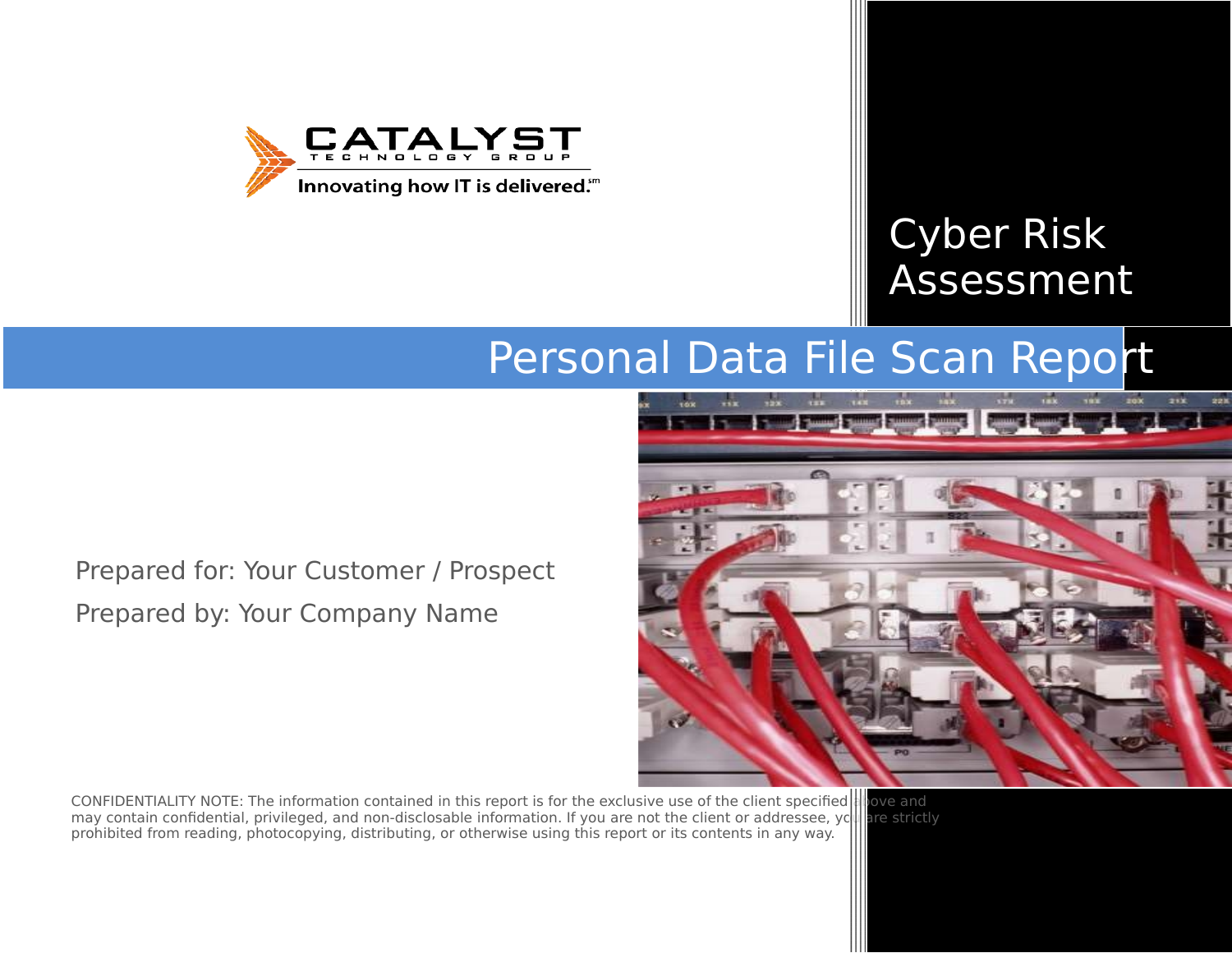

# Table of Contents

- 1 Introduction
- 2 Risk Summary
- 3 Computer List
	- 3.1 CORP.MYCO.COM/BKRICKEY-WIN7
	- 3.2 CORP.MYCO.COM/COSTEN-SG
	- 3.3 CORP.MYCO.COM/DAVIS-XP
	- 3.4 CORP.MYCO.COM/DC01
	- 3.5 CORP.MYCO.COM/DC02
	- 3.6 CORP.MYCO.COM/DC03
	- 3.7 CORP.MYCO.COM/DELL120720
	- 3.8 CORP.MYCO.COM/DEV\_2012-CORE
	- 3.9 CORP.MYCO.COM/DEVTFS
	- 3.10 CORP.MYCO.COM/DEVWIKI
	- 3.11 CORP.MYCO.COM/DHAROLD-PC
	- 3.12 CORP.MYCO.COM/ENGINEERS
	- 3.13 CORP.MYCO.COM/ENTCERTS
	- 3.14 CORP.MYCO.COM/EXCHANGE2013
	- 3.15 CORP.MYCO.COM/FILE2012-1
	- 3.16 CORP.MYCO.COM/FTDELLLAPTOP
	- 3.17 CORP.MYCO.COM/FT-LENOVO
	- 3.18 CORP.MYCO.COM/GHAMMOND-LT
	- 3.19 CORP.MYCO.COM/HJoel-VM-WIN764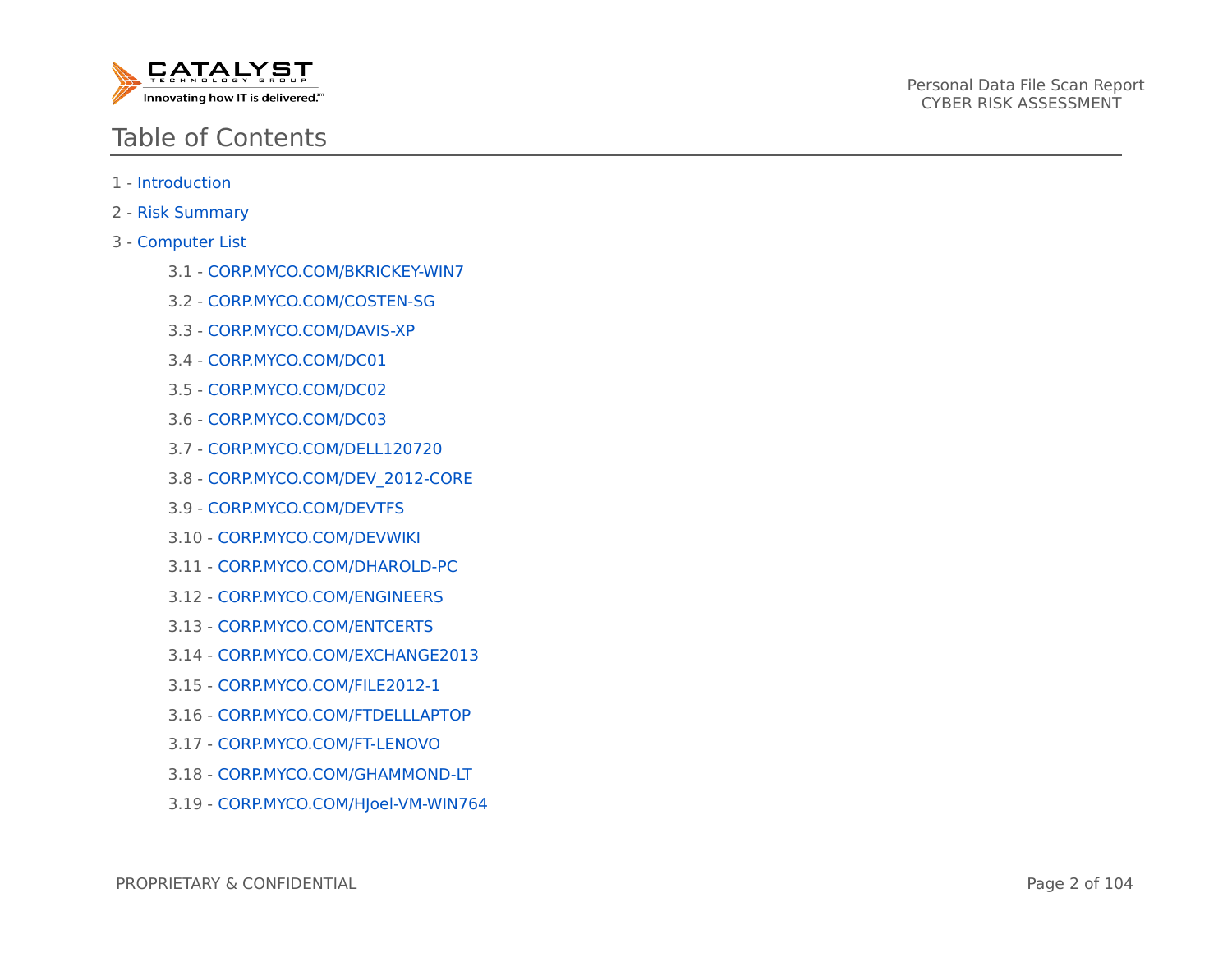

- 3.20 CORP.MYCO.COM/HJoel-WIN764
- 3.21 CORP.MYCO.COM/HPV00
- 3.22 CORP.MYCO.COM/HV01
- 3.23 CORP.MYCO.COM/HV02
- 3.24 CORP.MYCO.COM/HV03
- 3.25 CORP.MYCO.COM/HV04
- 3.26 CORP.MYCO.COM/HV05
- 3.27 CORP.MYCO.COM/HV2012-1
- 3.28 CORP.MYCO.COM/HYPERV-02
- 3.29 CORP.MYCO.COM/HYPERV-03
- 3.30 CORP.MYCO.COM/ISA1
- 3.31 CORP.MYCO.COM/JAGA
- 3.32 CORP.MYCO.COM/JAMIE-PC
- 3.33 CORP.MYCO.COM/JIM-WIN7
- 3.34 CORP.MYCO.COM/JIM-WIN8
- 3.35 CORP.MYCO.COM/JOES-PC
- 3.36 CORP.MYCO.COM/MARKETING-1
- 3.37 CORP.MYCO.COM/MELKINS-HP
- 3.38 CORP.MYCO.COM/MIGTEST
- 3.39 CORP.MYCO.COM/MmayhemON1
- 3.40 CORP.MYCO.COM/MmayhemON-HP
- 3.41 CORP.MYCO.COM/MSUMMER-LT
- 3.42 CORP.MYCO.COM/MWEST-WIN864
- 3.43 CORP.MYCO.COM/myco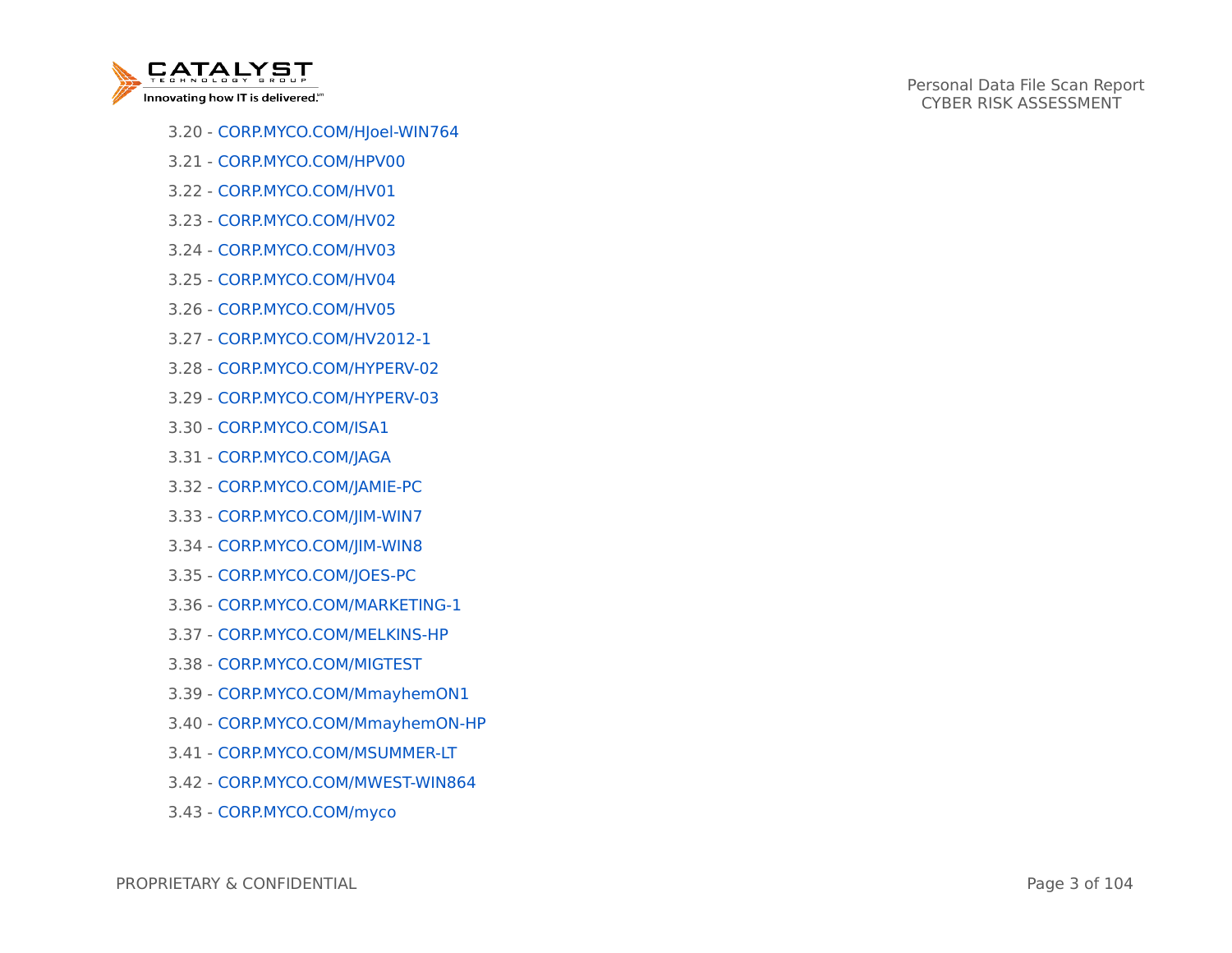

- 3.44 CORP.MYCO.COM/MYCO30DEV
- 3.45 CORP.MYCO.COM/MYCO-ATL-CORE
- 3.46 CORP.MYCO.COM/MYCODEMO
- 3.47 CORP.MYCO.COM/MYCO-INSPIRON1
- 3.48 CORP.MYCO.COM/MYCOPATCH
- 3.49 CORP.MYCO.COM/MYCOROOTAUTH
- 3.50 CORP.MYCO.COM/OPS001
- 3.51 CORP.MYCO.COM/PABUILD
- 3.52 CORP.MYCO.COM/PKWIN7ENT
- 3.53 CORP.MYCO.COM/PKWin8
- 3.54 CORP.MYCO.COM/PS01
- 3.55 CORP.MYCO.COM/PSIMPSON1
- 3.56 CORP.MYCO.COM/PSIMPSON-WIN764
- 3.57 CORP.MYCO.COM/PSIMPSON-WIN7TEST
- 3.58 CORP.MYCO.COM/QB02
- 3.59 CORP.MYCO.COM/QBSERVER
- 3.60 CORP.MYCO.COM/RANCOR
- 3.61 CORP.MYCO.COM/REMOTE
- 3.62 CORP.MYCO.COM/REX
- 3.63 CORP.MYCO.COM/RS01
- 3.64 CORP.MYCO.COM/SALES01
- 3.65 CORP.MYCO.COM/SE-DAVIS
- 3.66 CORP.MYCO.COM/SHAREPOINT-01
- 3.67 CORP.MYCO.COM/SHARLISE-WIN8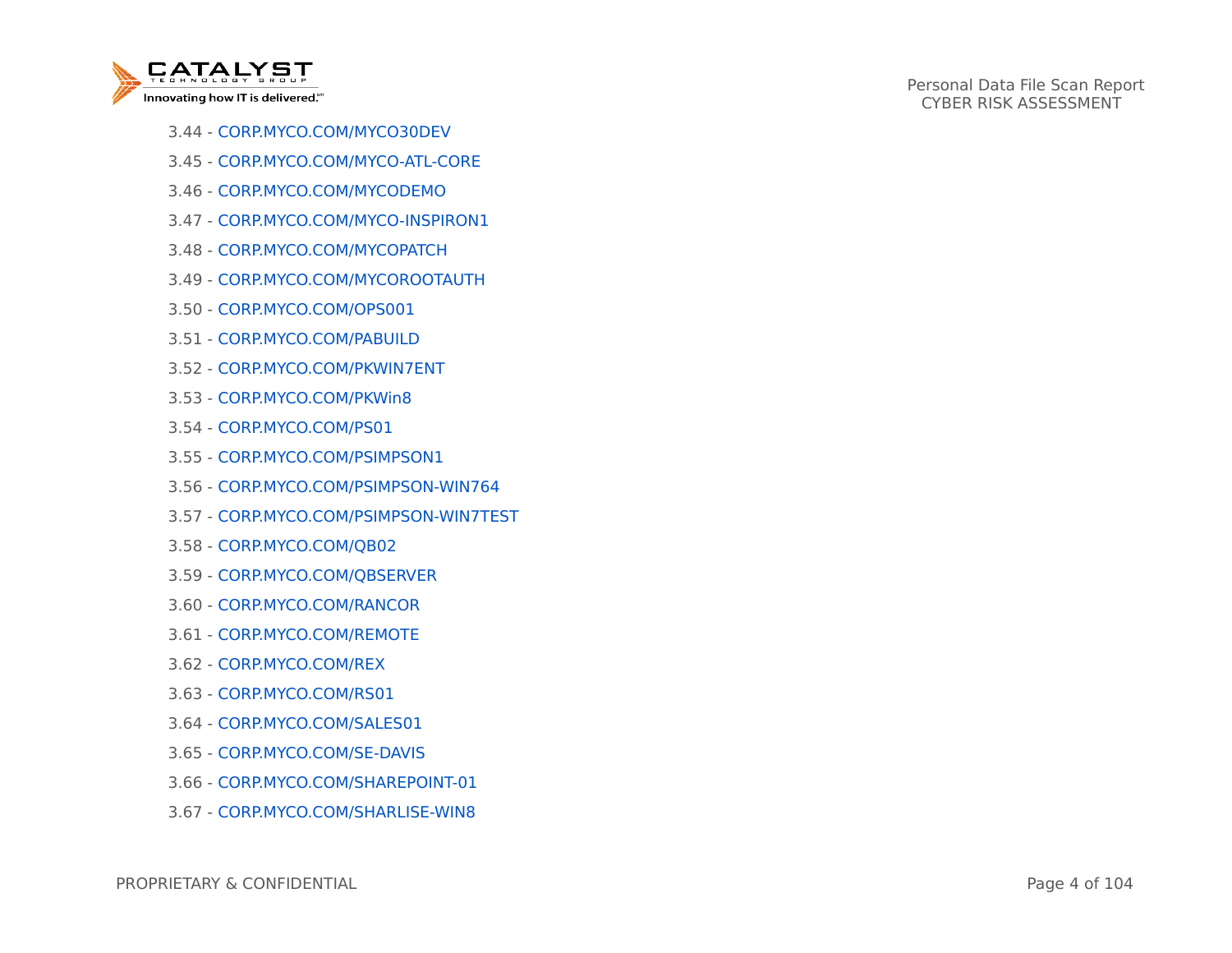

- 3.68 CORP.MYCO.COM/SHREDDER
- 3.69 CORP.MYCO.COM/SLOWE-WIN8
- 3.70 CORP.MYCO.COM/SPIELÖÄÜ
- 3.71 CORP.MYCO.COM/SQL2012-01
- 3.72 CORP.MYCO.COM/STORAGE01
- 3.73 CORP.MYCO.COM/TANDEM
- 3.74 CORP.MYCO.COM/THRASH2
- 3.75 CORP.MYCO.COM/USER-PC23
- 3.76 CORP.MYCO.COM/UTIL01
- 3.77 CORP.MYCO.COM/UTIL12
- 3.78 CORP.MYCO.COM/VM-JDAVIS-WIN7
- 3.79 CORP.MYCO.COM/VM-WIN7
- 3.80 CORP.MYCO.COM/WINDESKTOP
- 3.81 CORP.MYCO.COM/WIN-HNQ8G0O1RAI
- 3.82 CORP.MYCO.COM/WINXP32
- 3.83 CORP.MYCO.COM/WINXP64
- 3.84 slowe-win7.corp.MyCo.com
- 3.85 WORKGROUP/GENAVE-PC
- 3.86 WORKGROUP/INSP-TEST2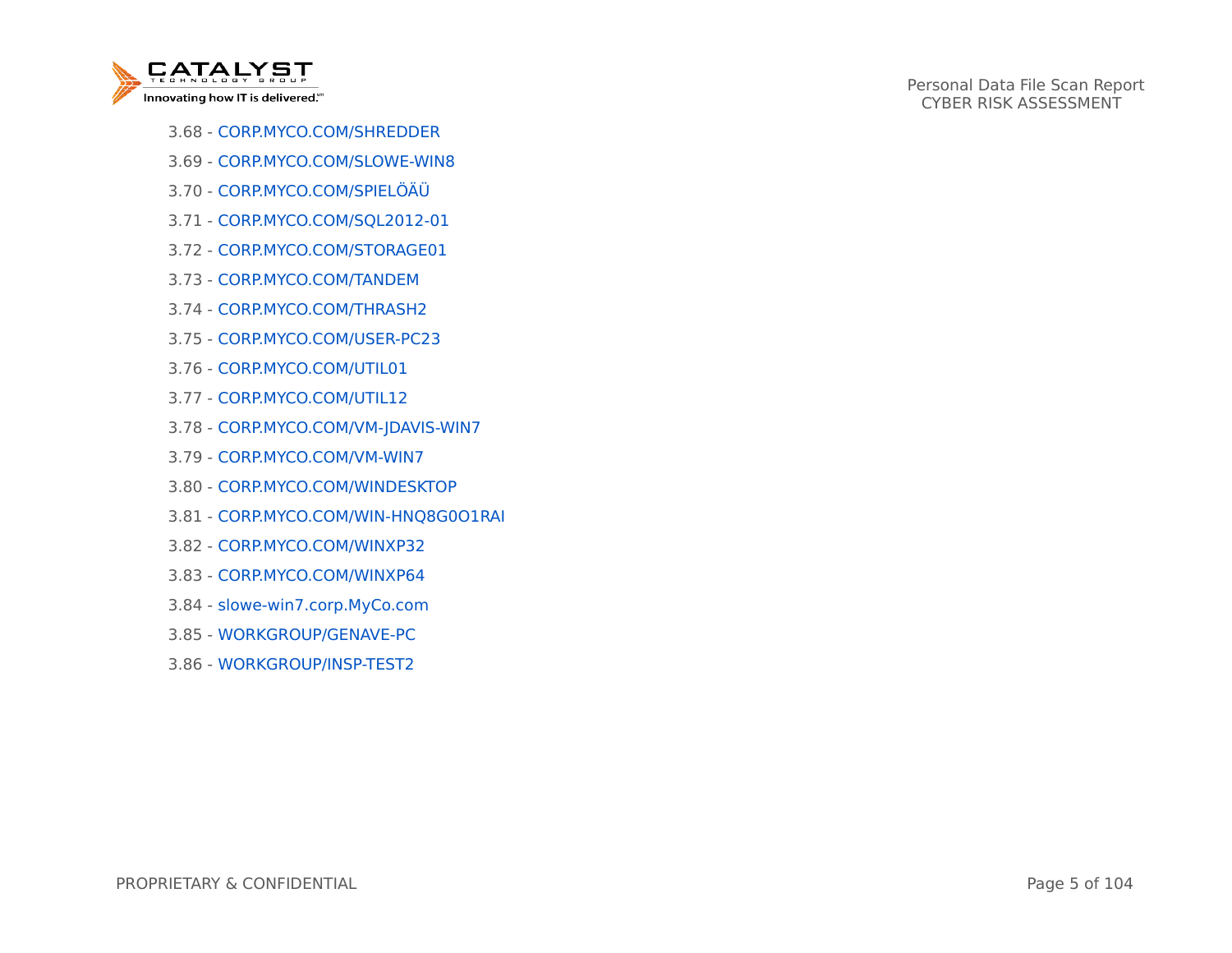

# 1 - Introduction

Small and midsize businesses need to manage their exposure to the financial risk that accompanies cyber threats. Data breaches come in many shapes and sizes. The average person hears "data breach" and probably thinks of hackers. But there are many kinds of cyber incidents, and mo don't come from malware or ransomware. Instead they are the result of insider data breaches, data theft by employees, and employee mistakes.

A breach is an event in which an individual's name plus a medical, financial, debit/credit card and other personal or sensitive information is potentially put at risk in electronic form. A compromised record is one that has been lost or stolen as a result of a data breach.

Most business owners understand that personally identifiable customer information they have on their computers leaves them open to liability. mitigate potential civil litigation and other penalties when a data loss or theft occurs, our Personal Data File Scan Report is designed to expose i how vulnerable your organization is.

The report identifies specific and detailed instances of personal identifiable information (PII) throughout your computer network that could be the target of hackers and malicious insiders.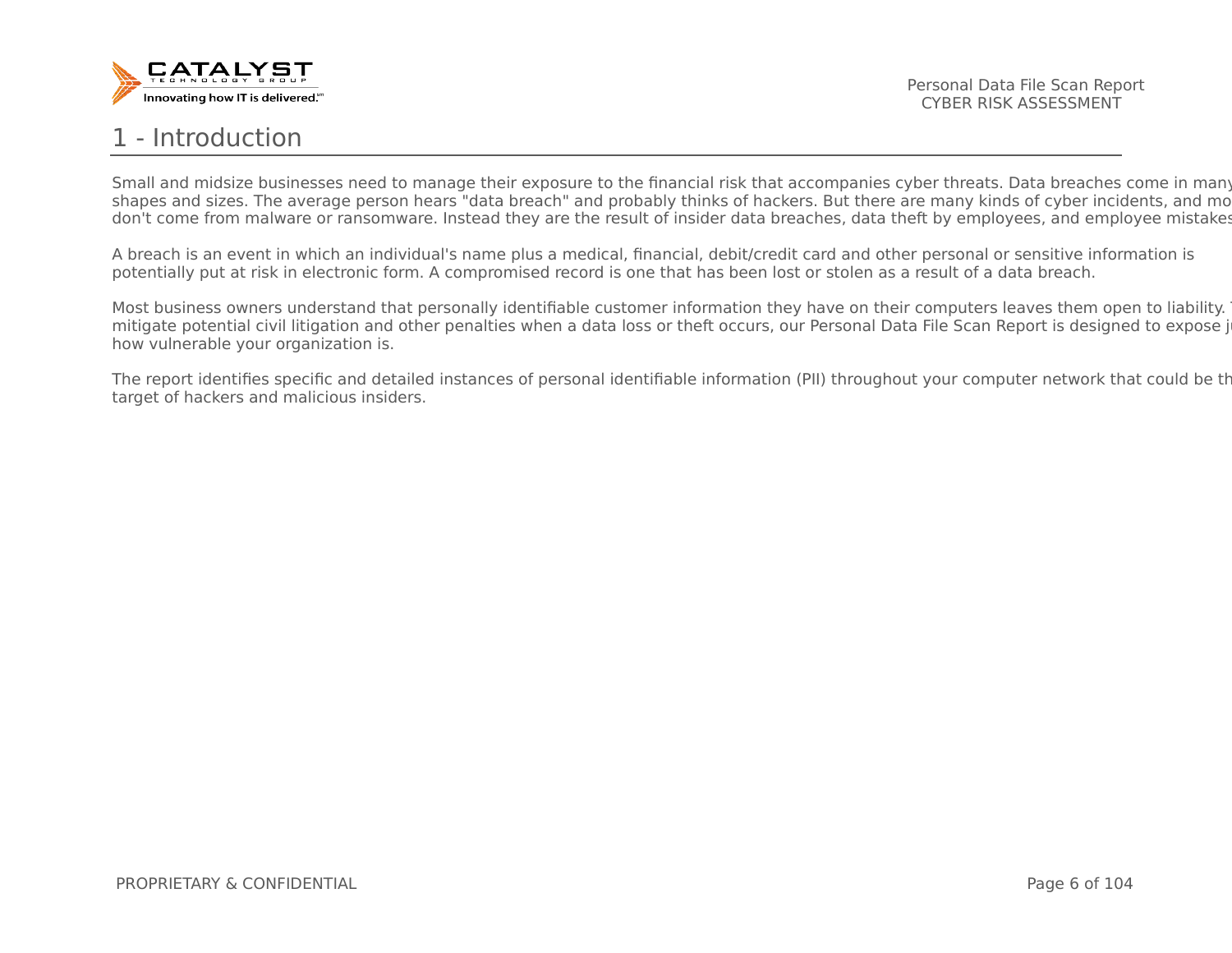

# 2 - Risk Summary

|                        | Computer                              | <b>IP Address</b>      | Patches        | Missing Critica Anti-virus/ Anti-spyware Sensitive Data Count |                |
|------------------------|---------------------------------------|------------------------|----------------|---------------------------------------------------------------|----------------|
| ❸                      | CORP.MYCO.COM/BKRICKEY-WIN7           | 10.0.7.74              | $\overline{0}$ | $\Box$                                                        | $\mathbf 1$    |
| ❸                      | CORP.MYCO.COM/COSTEN-SG               | 10.0.7.24              | $\mathbf 0$    | $\Box$                                                        | 1              |
| $\bigcirc$             | CORP.MYCO.COM/DAVIS-XP                | 10.0.7.10              | $\overline{0}$ | $\Box$                                                        | $\mathbf{0}$   |
| $\bigcirc$             | CORP.MYCO.COM/DC01                    | 172.20.1.3<br>10.0.1.3 | $\mathbf 0$    | $\Box$                                                        | $\mathbf 0$    |
| $\bigcirc$             | CORP.MYCO.COM/DC02                    | 172.20.0.4<br>10.0.1.4 | $\overline{0}$ | $\Box$                                                        | $\overline{0}$ |
| $\bigcirc$             | CORP.MYCO.COM/DC03                    | 172.20.0.23            | $\overline{0}$ | $\Box$                                                        | $\overline{0}$ |
| $\bigcirc$             | CORP.MYCO.COM/DELL120720              | 10.0.7.78              | $\overline{0}$ | $\Box$                                                        | $\overline{0}$ |
| $\bigcirc$             | CORP.MYCO.COM/DEV_2012-CORE 10.0.7.53 |                        | $\mathbf 0$    | $\Box$                                                        | $\mathbf 0$    |
| $\bigcirc$             | CORP.MYCO.COM/DEVTFS                  | 10.0.7.69              | $\overline{0}$ | $\Box$                                                        | $\overline{0}$ |
| ❸                      | CORP.MYCO.COM/DEVWIKI                 | 10.0.7.62              | 130            | $\Box$                                                        | $\overline{0}$ |
| $\bigcirc$             | CORP.MYCO.COM/DHAROLD-PC              | 10.0.7.1               | $\mathbf 0$    | $\Box$                                                        | $\overline{0}$ |
| $\left(\bigvee\right)$ | CORP.MYCO.COM/ENGINEERS               | 10.0.1.50              | $\mathbf 0$    | $\Box$                                                        | $\overline{0}$ |
| $\sqrt{2}$             | CORP.MYCO.COM/ENTCERTS                | 10.0.1.43              | $\overline{0}$ | $\Box$                                                        | $\overline{0}$ |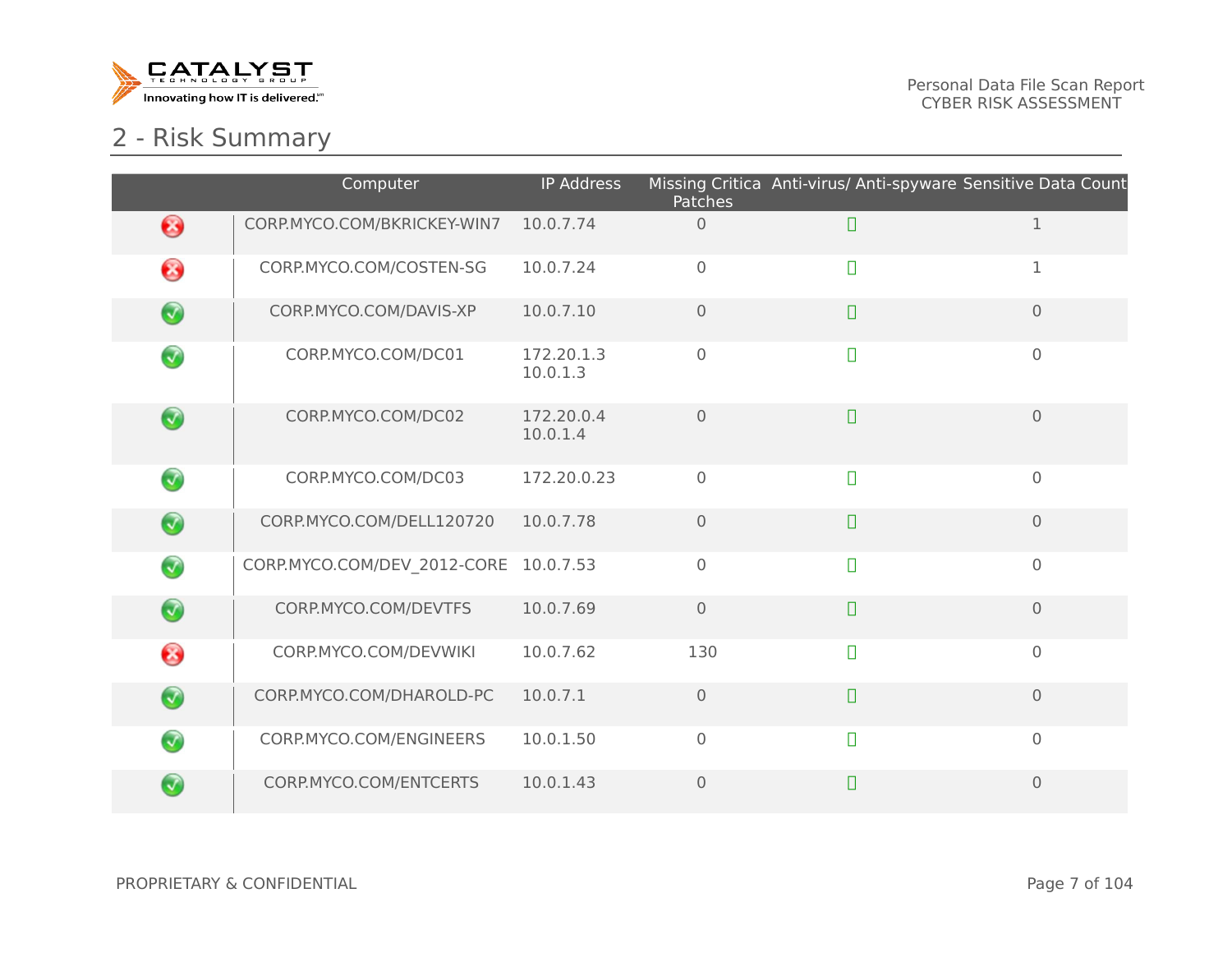

|            | Computer                                 | <b>IP Address</b>                                    | Patches             | Missing Critica Anti-virus/ Anti-spyware Sensitive Data Count |                |
|------------|------------------------------------------|------------------------------------------------------|---------------------|---------------------------------------------------------------|----------------|
| $\bigcirc$ | CORP.MYCO.COM/EXCHANGE2013               | 10.0.7.53                                            | $\mathbf 0$         | $\Box$                                                        | $\mathbf 0$    |
| $\bigcirc$ | CORP.MYCO.COM/FILE2012-1                 | 10.0.1.41                                            | $\overline{0}$      | $\Box$                                                        | $\overline{0}$ |
| $\bigcirc$ | CORP.MYCO.COM/FTDELLLAPTOP               | 10.0.1.109                                           | $\mathbf 0$         | $\Box$                                                        | $\mathbf 0$    |
| $\bigcirc$ | CORP.MYCO.COM/FT-LENOVO                  | 10.0.7.21                                            | $\overline{0}$      | $\Box$                                                        | $\overline{0}$ |
| $\bigcirc$ | CORP.MYCO.COM/GHAMMOND-LT                | 10.0.7.15                                            | $\mathbf 0$         | $\Box$                                                        | $\mathbf 0$    |
| $\bigcirc$ | CORP.MYCO.COM/HJoel-VM-WIN764 10.0.1.215 |                                                      | $\mathsf{O}\xspace$ | $\Box$                                                        | $\mathbf 0$    |
| $\bigcirc$ | CORP.MYCO.COM/HJoel-WIN764               | 10.0.7.66                                            | $\mathbf 0$         | $\Box$                                                        | $\overline{0}$ |
| $\bigcirc$ | CORP.MYCO.COM/HPV00                      | 10.0.1.60                                            | $\mathbf 0$         | $\Box$                                                        | $\mathbf{O}$   |
| $\bigcirc$ | CORP.MYCO.COM/HV01                       | 10.0.1.111                                           | $\mathbf 0$         | $\Box$                                                        | $\overline{0}$ |
| ❸          | CORP.MYCO.COM/HV02                       | 10.0.7.27                                            | $\mathsf 9$         | $\Box$                                                        | $\overline{0}$ |
| $\bigcirc$ | CORP.MYCO.COM/HV03                       | 10.0.1.139<br>10.0.1.131<br>10.0.1.135<br>10.0.1.132 | $\overline{0}$      | $\Box$                                                        | $\mathbf 0$    |
| $\bigcirc$ | CORP.MYCO.COM/HV04                       | 10.0.1.141<br>10.0.1.149<br>10.0.1.142<br>10.0.1.145 | $\overline{0}$      | $\Box$                                                        | $\overline{0}$ |
| $\bigcirc$ | CORP.MYCO.COM/HV05                       | 10.0.7.61                                            | $\mathbf 0$         | $\Box$                                                        | $\mathbf 0$    |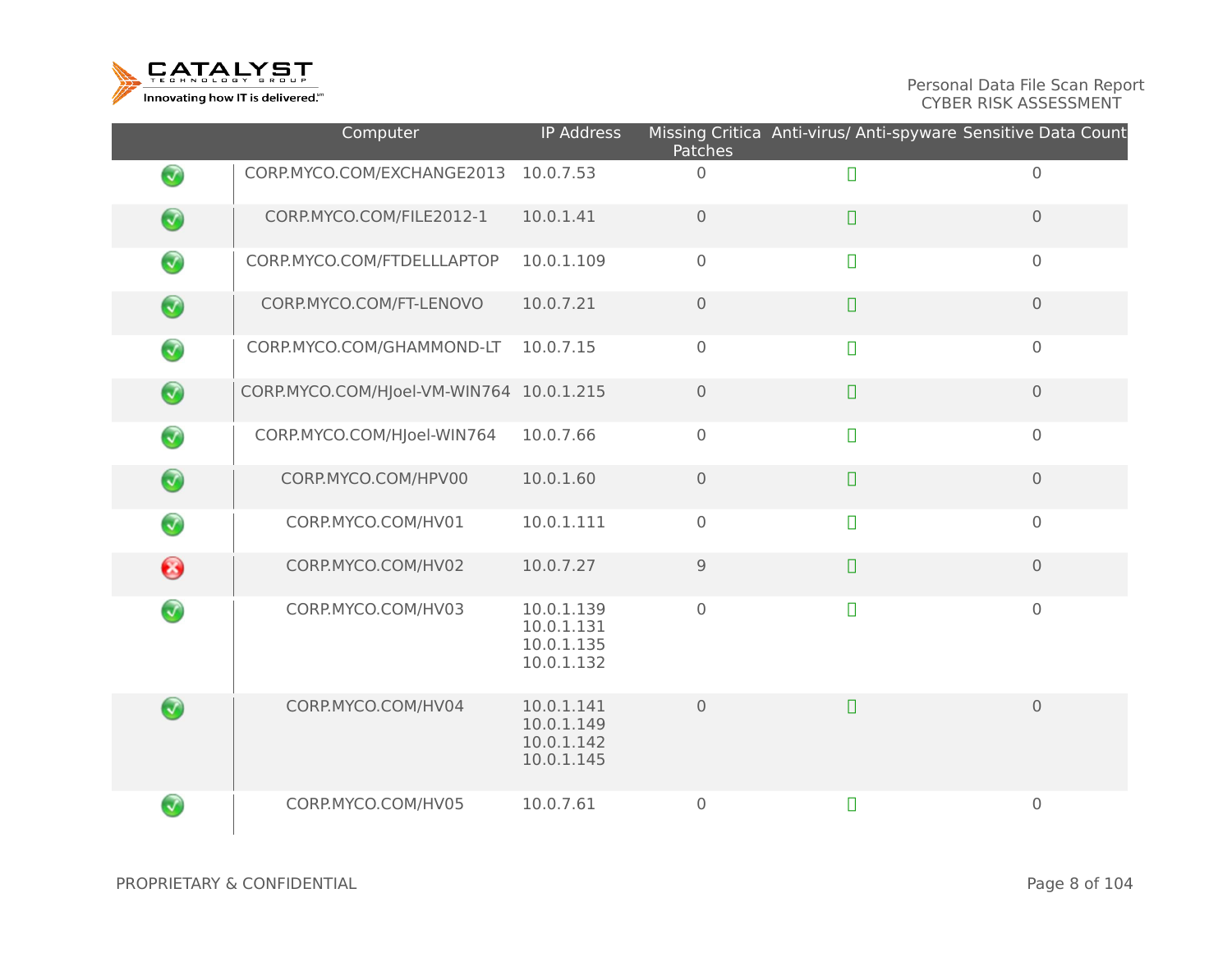

|            | Computer                             | <b>IP Address</b> | <b>Patches</b>      | Missing Critica Anti-virus/ Anti-spyware Sensitive Data Count |                     |
|------------|--------------------------------------|-------------------|---------------------|---------------------------------------------------------------|---------------------|
| $\bigcirc$ | CORP.MYCO.COM/HV2012-1               | 10.0.1.62         | $\overline{0}$      | $\Box$                                                        | $\mathbf{O}$        |
| $\bigcirc$ | CORP.MYCO.COM/HYPERV-02              | 10.0.1.90         | $\mathbf 0$         | $\Box$                                                        | $\mathsf{O}\xspace$ |
| $\bigcirc$ | CORP.MYCO.COM/HYPERV-03              | 10.0.1.90         | $\mathbf 0$         | $\Box$                                                        | $\mathbf 0$         |
| $\bigcirc$ | CORP.MYCO.COM/ISA1                   | 10.0.1.6          | $\mathbf 0$         | $\Box$                                                        | $\overline{0}$      |
| $\bigcirc$ | CORP.MYCO.COM/JAGA                   | 10.0.7.67         | $\mathbf 0$         | $\Box$                                                        | $\mathbf 0$         |
| $\bigcirc$ | CORP.MYCO.COM/JAMIE-PC               | 10.0.7.53         | $\mathbf 0$         | $\Box$                                                        | $\mathbf 0$         |
| $\bigcirc$ | CORP.MYCO.COM/JIM-WIN7               | 10.0.7.63         | $\mathsf{O}\xspace$ | $\Box$                                                        | $\mathbf 0$         |
| $\bigodot$ | CORP.MYCO.COM/JIM-WIN8               | 10.0.7.44         | $\mathbf 0$         | $\Box$                                                        | $\overline{0}$      |
| $\bigcirc$ | CORP.MYCO.COM/JOES-PC                | 10.0.7.90         | $\overline{0}$      | $\Box$                                                        | $\mathbf{O}$        |
| $\bigcirc$ | CORP.MYCO.COM/MARKETING-1            | 10.0.7.29         | $\mathbf 0$         | $\Box$                                                        | $\mathbf 0$         |
| $\bigcirc$ | CORP.MYCO.COM/MELKINS-HP             | 10.0.7.26         | $\mathbf 0$         | $\Box$                                                        | $\mathbf 0$         |
| $\bigcirc$ | CORP.MYCO.COM/MIGTEST                | 10.0.1.90         | $\mathbf 0$         | $\Box$                                                        | $\overline{0}$      |
| ❸          | CORP.MYCO.COM/MmayhemON1             | 10.0.7.31         | 85                  | $\Box$                                                        | $\overline{0}$      |
| $\bigcirc$ | CORP.MYCO.COM/MmayhemON-HP 10.0.7.93 |                   | $\mathbf 0$         | $\Box$                                                        | $\mathbf 0$         |
| $\bigcirc$ | CORP.MYCO.COM/MSUMMER-LT             | 10.0.7.34         | $\mathbf 0$         | $\Box$                                                        | $\mathbf 0$         |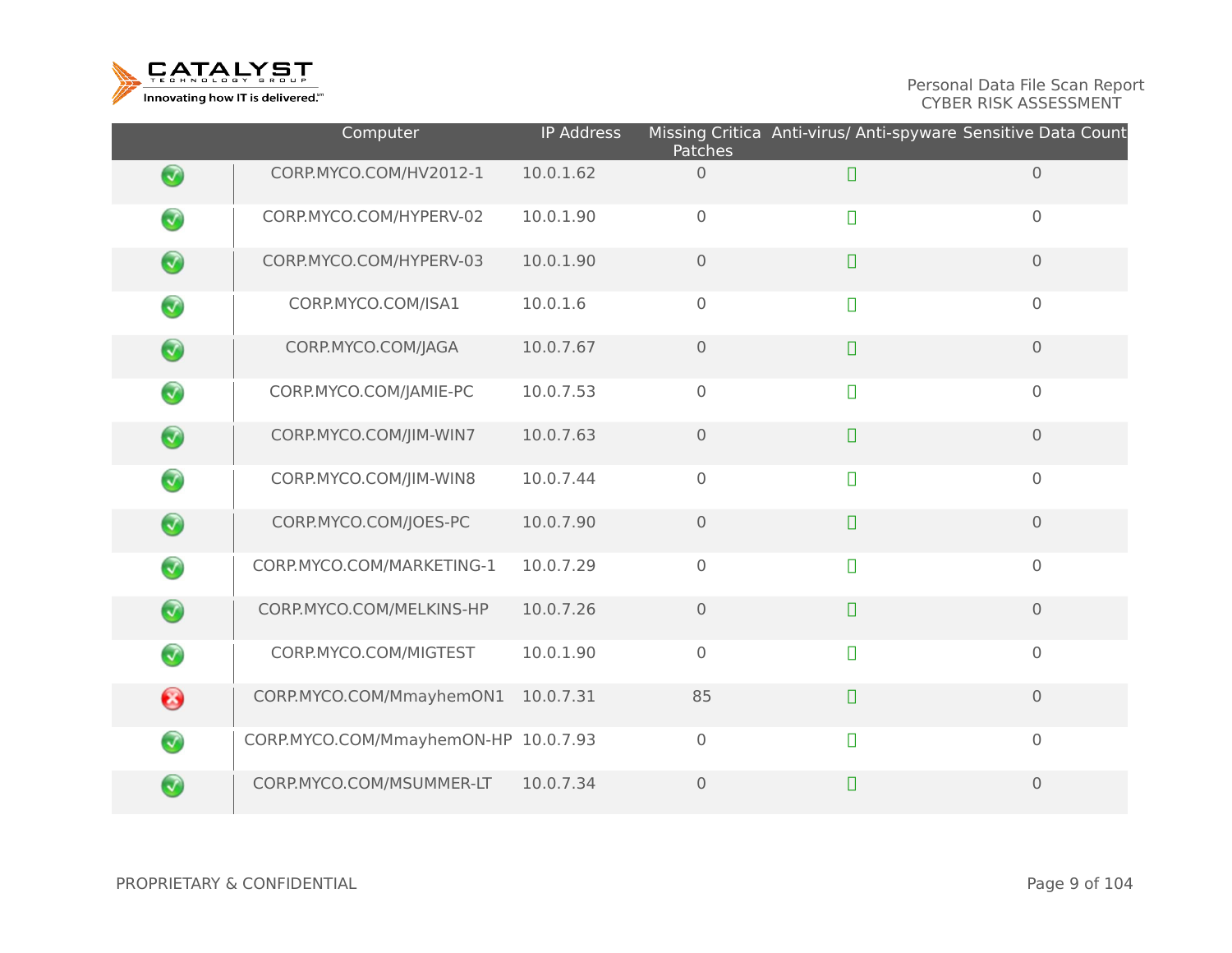

|                      | Computer                                 | <b>IP Address</b>      | Patches        | Missing Critica Anti-virus/ Anti-spyware Sensitive Data Count |                |
|----------------------|------------------------------------------|------------------------|----------------|---------------------------------------------------------------|----------------|
| $\bigcirc$           | CORP.MYCO.COM/MWEST-WIN864               | 10.0.7.11              | $\mathbf 0$    | $\Box$                                                        | $\overline{0}$ |
| $\bigcirc$           | CORP.MYCO.COM/myco                       | 10.0.7.77              | $\overline{0}$ | $\Box$                                                        | $\overline{0}$ |
| $\bigcirc$           | CORP.MYCO.COM/MYCO30DEV                  | 10.0.7.65              | $\mathbf 0$    | $\Box$                                                        | $\mathbf 0$    |
| $\bigcirc$           | CORP.MYCO.COM/MYCO-ATL-CORE              | 10.0.1.17              | $\overline{0}$ | $\Box$                                                        | $\overline{0}$ |
| $\bigcirc$           | CORP.MYCO.COM/MYCODEMO                   | 10.0.7.67<br>10.0.7.61 | $\overline{0}$ | $\Box$                                                        | $\mathbf 0$    |
| $\bigcirc$           | CORP.MYCO.COM/MYCO-INSPIRON1 10.0.7.49   |                        | $\overline{0}$ | $\Box$                                                        | $\overline{0}$ |
| $\bigcirc$           | CORP.MYCO.COM/MYCOPATCH                  | 10.0.7.55              | $\mathbf 0$    | $\Box$                                                        | $\mathbf 0$    |
| $\bigcirc$           | CORP.MYCO.COM/MYCOROOTAUTH 10.0.1.44     |                        | $\overline{0}$ | $\Box$                                                        | $\mathbf 0$    |
| $\bigcirc$           | CORP.MYCO.COM/OPS001                     | 10.0.7.10              | $\mathbf 0$    | $\Box$                                                        | $\mathbf 0$    |
| $\bigcirc$           | CORP.MYCO.COM/PABUILD                    | 10.0.7.60              | $\overline{0}$ | $\Box$                                                        | $\overline{0}$ |
| $\bigcirc$           | CORP.MYCO.COM/PKWIN7ENT                  | 10.0.7.60              | $\mathbf 0$    | $\Box$                                                        | $\mathbf 0$    |
| $\bigcirc$           | CORP.MYCO.COM/PKWin8                     | 10.0.7.54              | $\mathbf 0$    | $\Box$                                                        | $\overline{0}$ |
| $\bigcirc$           | CORP.MYCO.COM/PS01                       | 10.0.1.18              | $\mathbf 0$    | $\Box$                                                        | $\overline{0}$ |
| $\bigcirc$           | CORP.MYCO.COM/PSIMPSON1                  | 10.0.7.32              | $\mathbf 0$    | $\Box$                                                        | $\overline{0}$ |
| $\blacktriangledown$ | CORP.MYCO.COM/PSIMPSON-<br><b>WIN764</b> | 10.0.7.18              | $\mathbf{0}$   | $\Box$                                                        | $\overline{0}$ |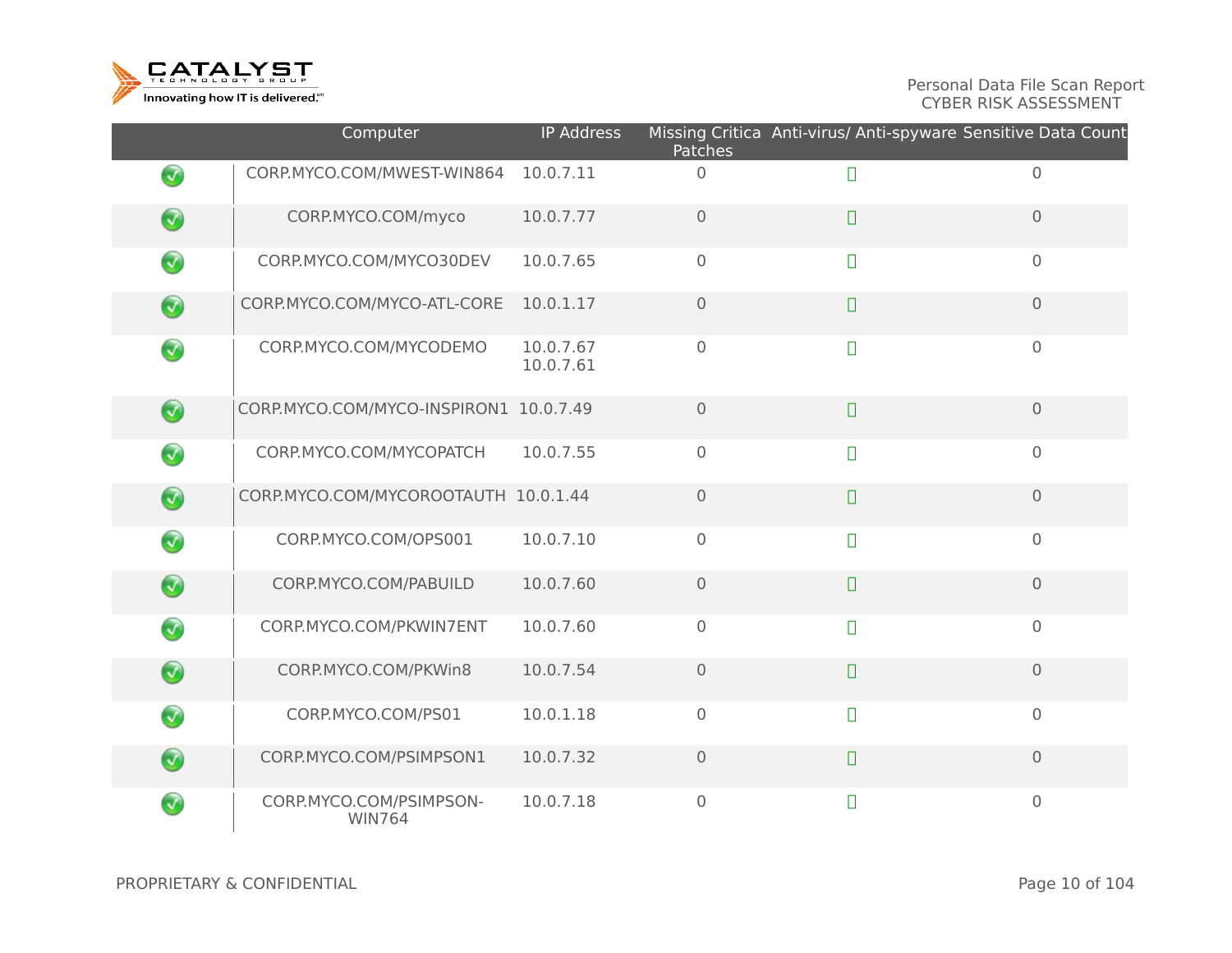

|            | Computer                            | <b>IP Address</b> | <b>Patches</b> | Missing Critica Anti-virus/ Anti-spyware Sensitive Data Count |                     |
|------------|-------------------------------------|-------------------|----------------|---------------------------------------------------------------|---------------------|
| $\bigcirc$ | CORP.MYCO.COM/PSIMPSON-<br>WIN7TEST | 10.0.7.82         | $\mathbf 0$    | $\Box$                                                        | $\mathbf 0$         |
| $\bigcirc$ | CORP.MYCO.COM/QB02                  | 10.0.7.10         | $\overline{0}$ | $\Box$                                                        | $\mathsf{O}\xspace$ |
| $\bigcirc$ | CORP.MYCO.COM/QBSERVER              | 10.0.1.16         | $\overline{0}$ | $\Box$                                                        | $\overline{0}$      |
| $\bigcirc$ | CORP.MYCO.COM/RANCOR                | 10.0.7.57         | $\overline{0}$ | $\Box$                                                        | $\mathbf 0$         |
| $\bigcirc$ | CORP.MYCO.COM/REMOTE                | 10.0.7.68         | $\overline{0}$ | $\begin{array}{c} \square \end{array}$                        | $\overline{0}$      |
| €          | CORP.MYCO.COM/REX                   | 10.0.7.47         | 106            | $\Box$                                                        | $\overline{0}$      |
| $\bigcirc$ | CORP.MYCO.COM/RS01                  | 54.208.211.135    | $\overline{0}$ | $\Box$                                                        | $\overline{0}$      |
| $\bigcirc$ | CORP.MYCO.COM/SALES01               | 10.0.3.11         | $\overline{0}$ | $\Box$                                                        | $\overline{0}$      |
| $\bigcirc$ | CORP.MYCO.COM/SE-DAVIS              | 10.0.7.20         | $\overline{0}$ | $\Box$                                                        | $\overline{O}$      |
| $\bigcirc$ | CORP.MYCO.COM/SHAREPOINT-01         | 10.0.1.71         | $\overline{0}$ | $\Box$                                                        | $\mathbf 0$         |
| $\bigcirc$ | CORP.MYCO.COM/SHARLISE-WIN8         | 10.0.6.28         | $\overline{0}$ | $\Box$                                                        | $\overline{0}$      |
| $\bigcirc$ | CORP.MYCO.COM/SHREDDER              | 10.0.1.11         | $\mathbf 0$    | $\Box$                                                        | $\mathsf{O}\xspace$ |
| $\bigcirc$ | CORP.MYCO.COM/SLOWE-WIN8            | 10.0.6.0          | $\overline{0}$ | $\Box$                                                        | $\overline{0}$      |
| $\bigcirc$ | CORP.MYCO.COM/SPIELÖÄÜ              | 10.0.7.34         | $\overline{0}$ | $\Box$                                                        | $\overline{0}$      |
| $\bigcirc$ | CORP.MYCO.COM/SQL2012-01            | 10.0.1.61         | $\overline{0}$ | $\Box$                                                        | $\overline{0}$      |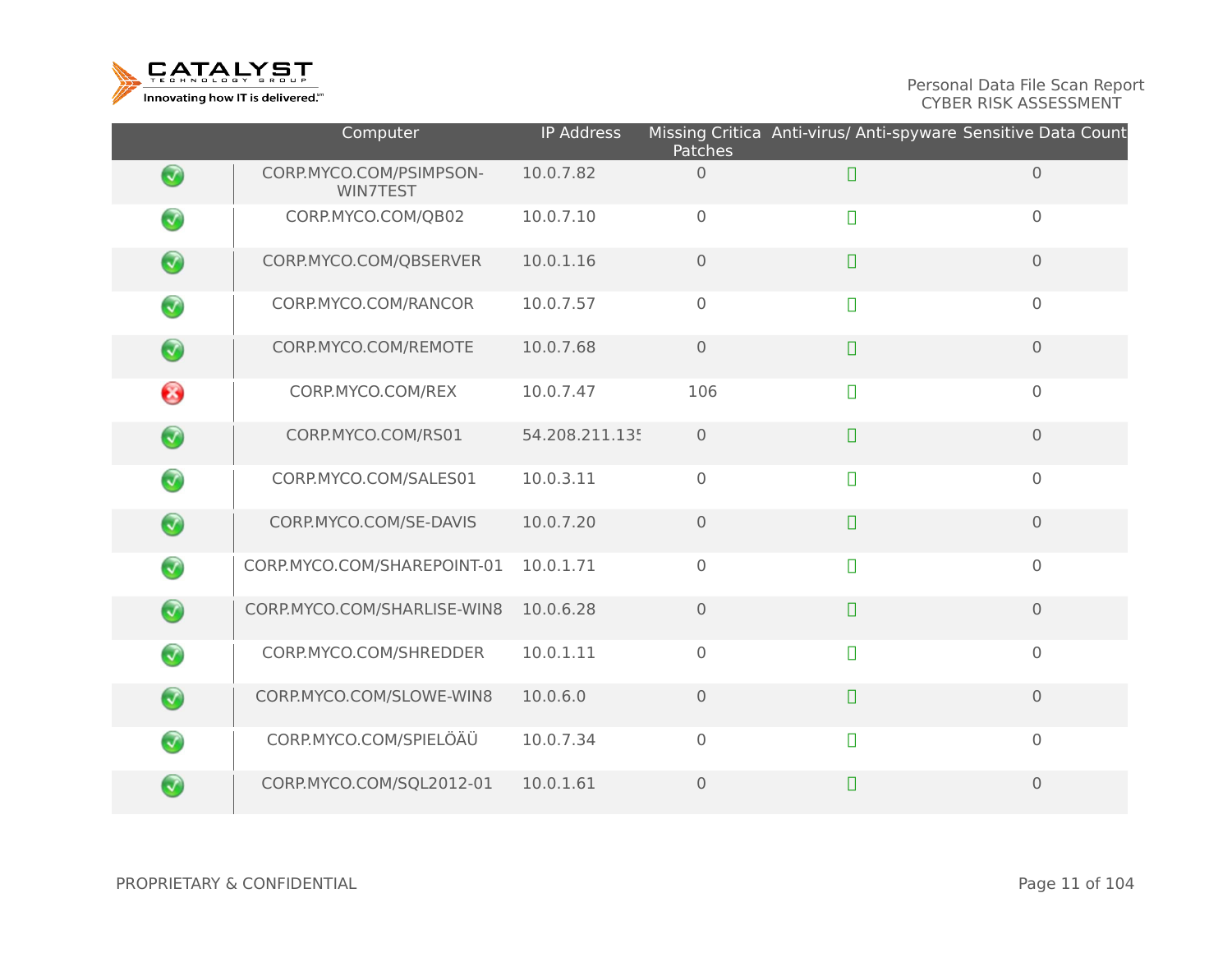

|            | Computer                          | <b>IP Address</b>                   | Patches             | Missing Critica Anti-virus/ Anti-spyware Sensitive Data Count |                |
|------------|-----------------------------------|-------------------------------------|---------------------|---------------------------------------------------------------|----------------|
| $\bigcirc$ | CORP.MYCO.COM/STORAGE01           | 10.0.1.69                           | $\overline{0}$      | $\Box$                                                        | $\overline{0}$ |
| $\bigcirc$ | CORP.MYCO.COM/TANDEM              | 10.0.7.28                           | $\mathsf{O}\xspace$ | $\Box$                                                        | $\mathbf 0$    |
| $\bigcirc$ | CORP.MYCO.COM/THRASH2             | 10.0.1.33                           | $\overline{0}$      | $\Box$                                                        | $\mathbf 0$    |
| $\bigcirc$ | CORP.MYCO.COM/USER-PC23           | 10.0.7.96                           | $\mathbf 0$         | $\Box$                                                        | $\overline{0}$ |
| $\bigcirc$ | CORP.MYCO.COM/UTIL01              | 172.20.0.5<br>10.0.1.5<br>10.0.7.89 | $\overline{0}$      | $\Box$                                                        | $\overline{0}$ |
| $\bigcirc$ | CORP.MYCO.COM/UTIL12              | 10.0.1.15                           | $\overline{0}$      | $\Box$                                                        | $\mathbf 0$    |
| $\bigcirc$ | CORP.MYCO.COM/VM-JDAVIS-WIN7      | 10.0.7.52                           | $\overline{0}$      | $\Box$                                                        | $\mathbf 0$    |
| $\bigcirc$ | CORP.MYCO.COM/VM-WIN7             | 10.0.7.68                           | $\overline{0}$      | $\Box$                                                        | $\overline{0}$ |
| $\bigcirc$ | CORP.MYCO.COM/WINDESKTOP          | 10.0.7.59                           | $\overline{O}$      | $\Box$                                                        | $\overline{0}$ |
| $\bigcirc$ | CORP.MYCO.COM/WIN-<br>HNQ8G0O1RAI | 10.0.7.49                           | $\mathsf{O}\xspace$ | $\Box$                                                        | $\mathbf 0$    |
| $\bigcirc$ | CORP.MYCO.COM/WINXP32             | 10.0.3.24                           | $\overline{0}$      | $\Box$                                                        | $\overline{0}$ |
| $\bigcirc$ | CORP.MYCO.COM/WINXP64             | 10.0.7.49                           | $\overline{0}$      | $\Box$                                                        | $\overline{0}$ |
| $\bigcirc$ | slowe-win7.corp.MyCo.com          | 10.0.7.19                           | $\overline{0}$      | $\Box$                                                        | $\overline{0}$ |
| $\bigcirc$ | WORKGROUP/GENAVE-PC               | 10.0.6.114                          | $\mathbf 0$         | $\Box$                                                        | $\overline{0}$ |
| $\bigcirc$ | WORKGROUP/INSP-TEST2              | 169.254.56.1                        | $\mathbf 0$         | $\Box$                                                        | $\mathbf 0$    |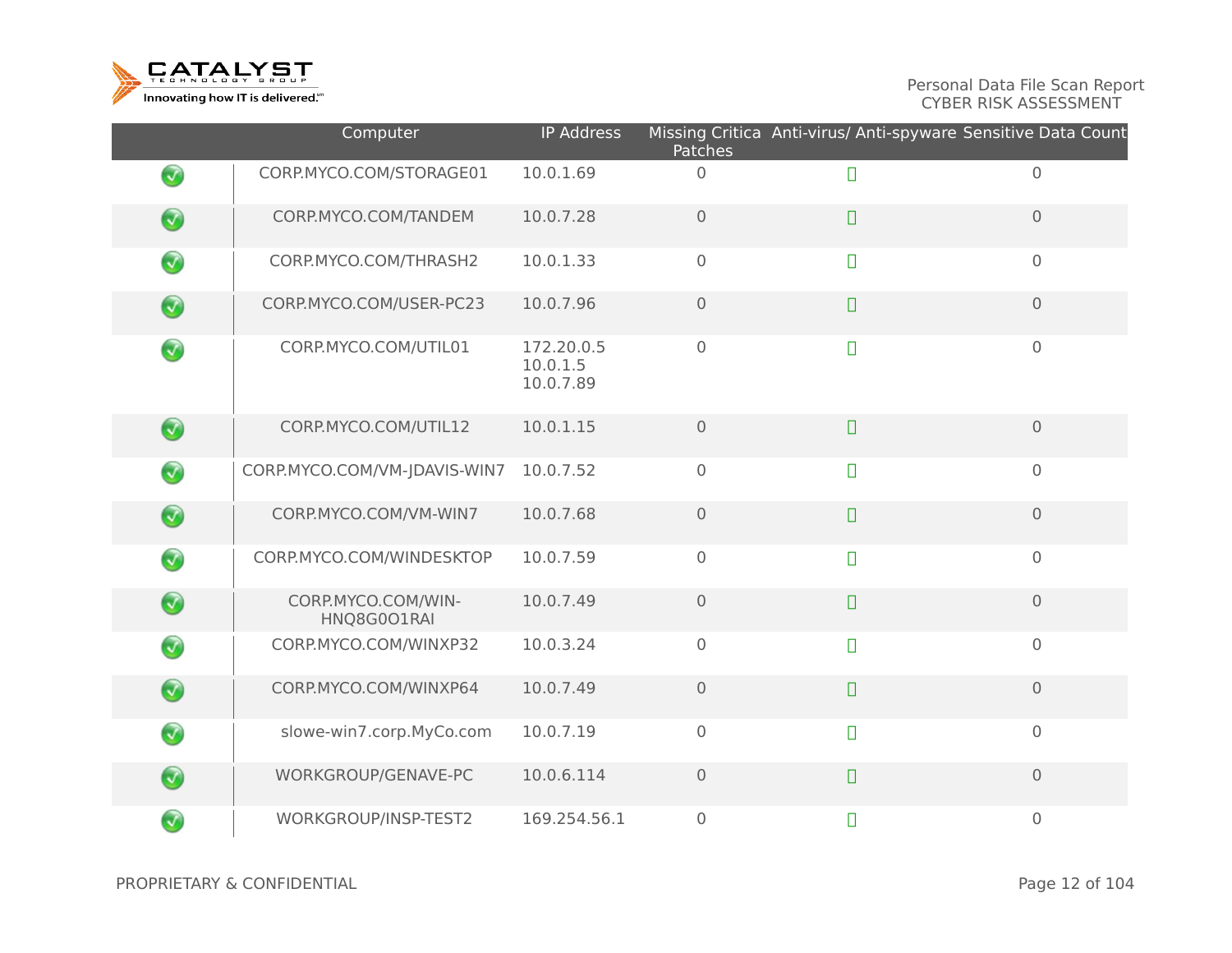

| Computer | <b>IP Address</b> | <b>Patches</b> | Missing Critica Anti-virus/ Anti-spyware Sensitive Data Count |  |
|----------|-------------------|----------------|---------------------------------------------------------------|--|
|          | 10.0.6.109        |                |                                                               |  |
| Total    | 98                | 330            |                                                               |  |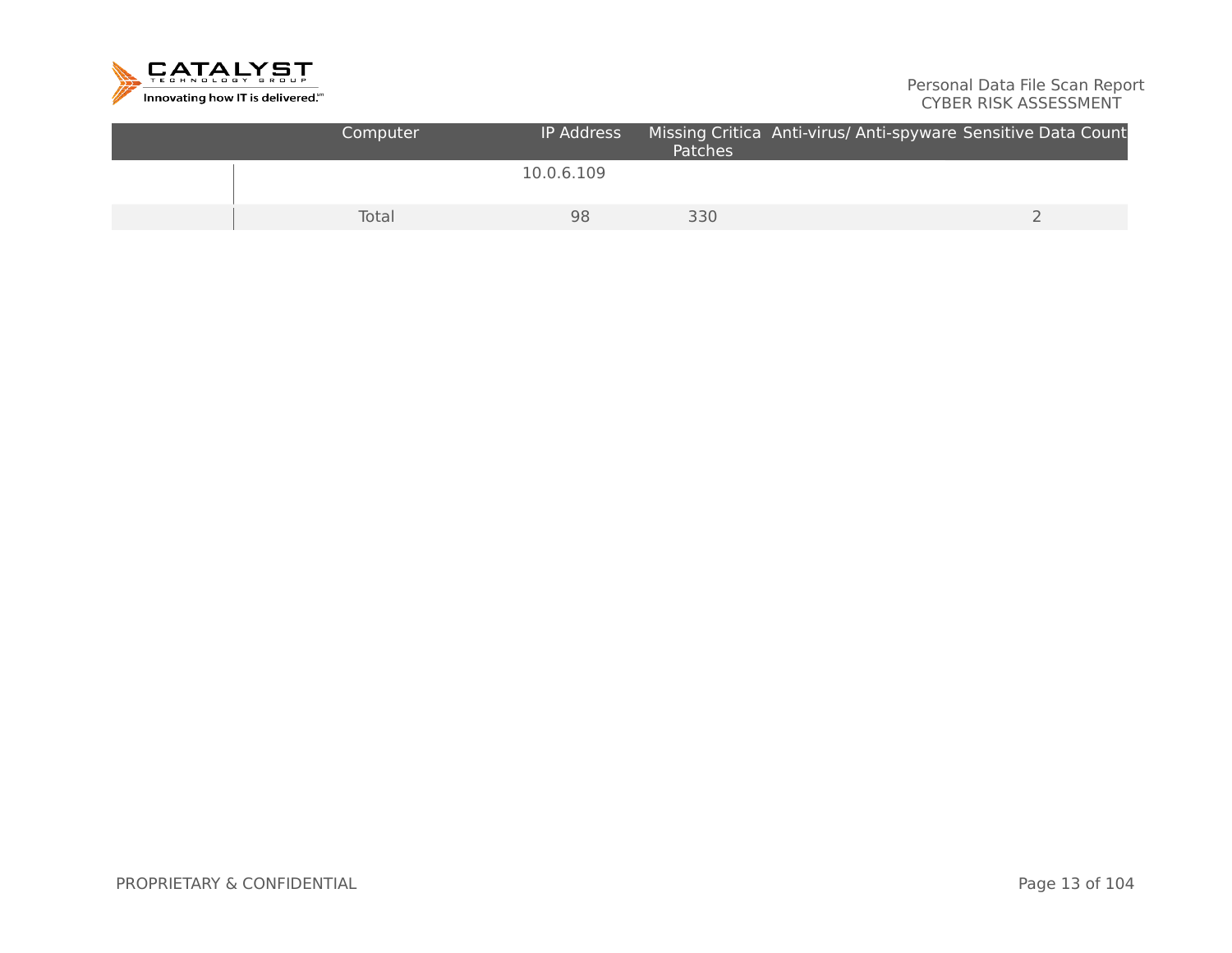

# 3 - CORP.MYCO.COM/BKRICKEY-WIN7

| <b>Operating System</b> | IP Address' |
|-------------------------|-------------|
| Windows 7 Enterprise    | 10.0.7.74   |

## 3.1 - Potential Liability



## 3.2 - Anti-virus / Anti-spyware

Anti-virus Anti-spyware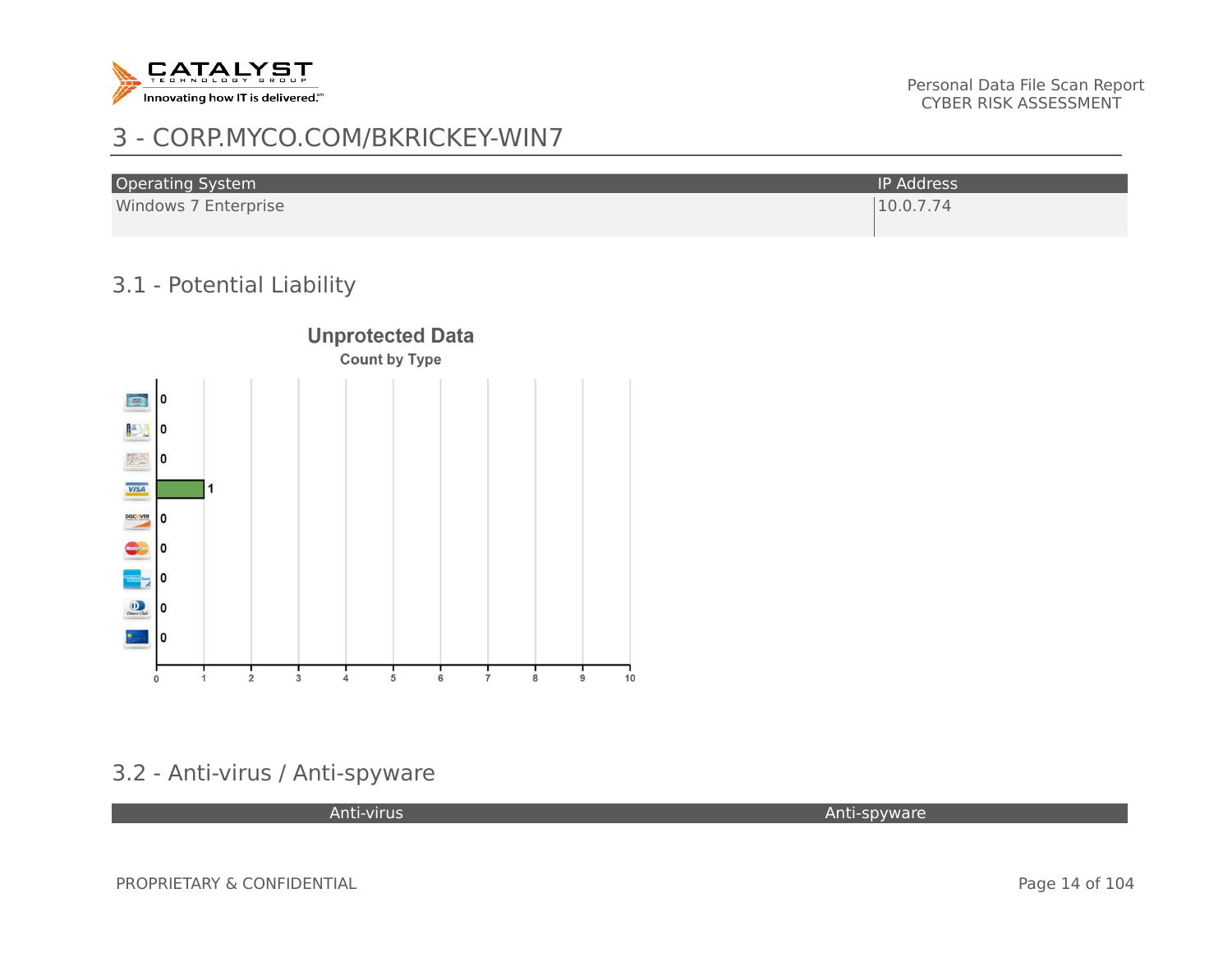

| Name               | ิวท | Current | Name               | Dn. | Current |
|--------------------|-----|---------|--------------------|-----|---------|
| GFI Languard       |     |         | GFI Languard       |     | ж       |
| GFI Software VIPRE |     |         | GFI Software VIPRE |     |         |
|                    |     |         | Windows Defender   |     |         |

\* Definition update status could not be determined at the time of the scan.

## 3.3 - Application Vulnerabilities

None detected.

## 3.4 - Sensitive Data Details

| C:\Users\bkrickey\AppData\Local\Temp\5qjdeyub\SmbShare 3af1699d-cc54-<br>4e54-81cf-28d2df5cce0a_en-US_HelpContent\SmbOpenFile.cdxml-help.xml | $\overline{VISA}$ 1 |
|----------------------------------------------------------------------------------------------------------------------------------------------|---------------------|
| <b>STATISTICS</b><br><u>VISA</u><br>Visa                                                                                                     | 4415*****3517       |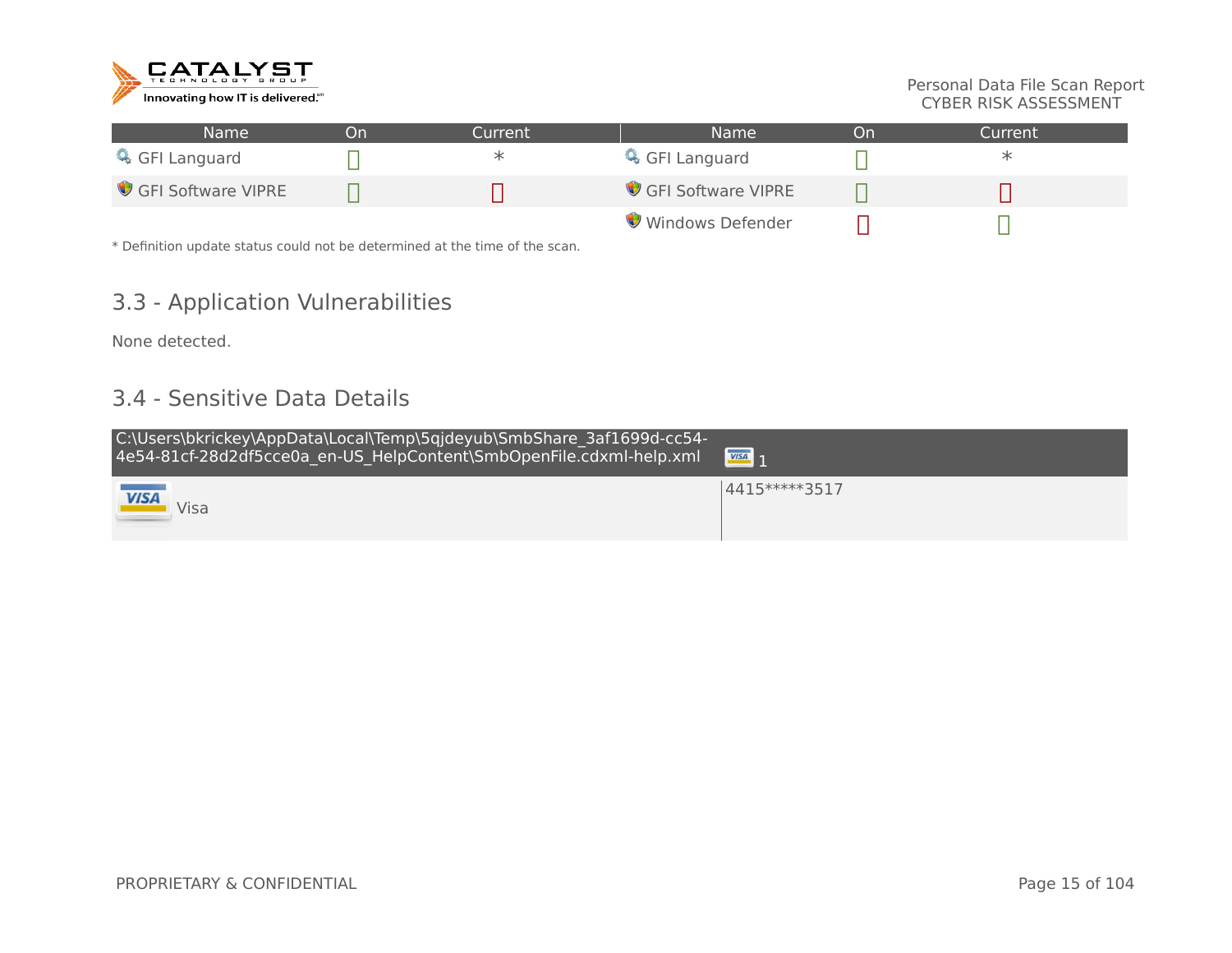

# 4 - CORP.MYCO.COM/COSTEN-SG

| <b>Operating System</b> | <b>IP Address</b> |
|-------------------------|-------------------|
| Windows 7 Enterprise    | 10.0.7.24         |

#### 4.1 - Potential Liability



## 4.2 - Anti-virus / Anti-spyware

Anti-virus Anti-spyware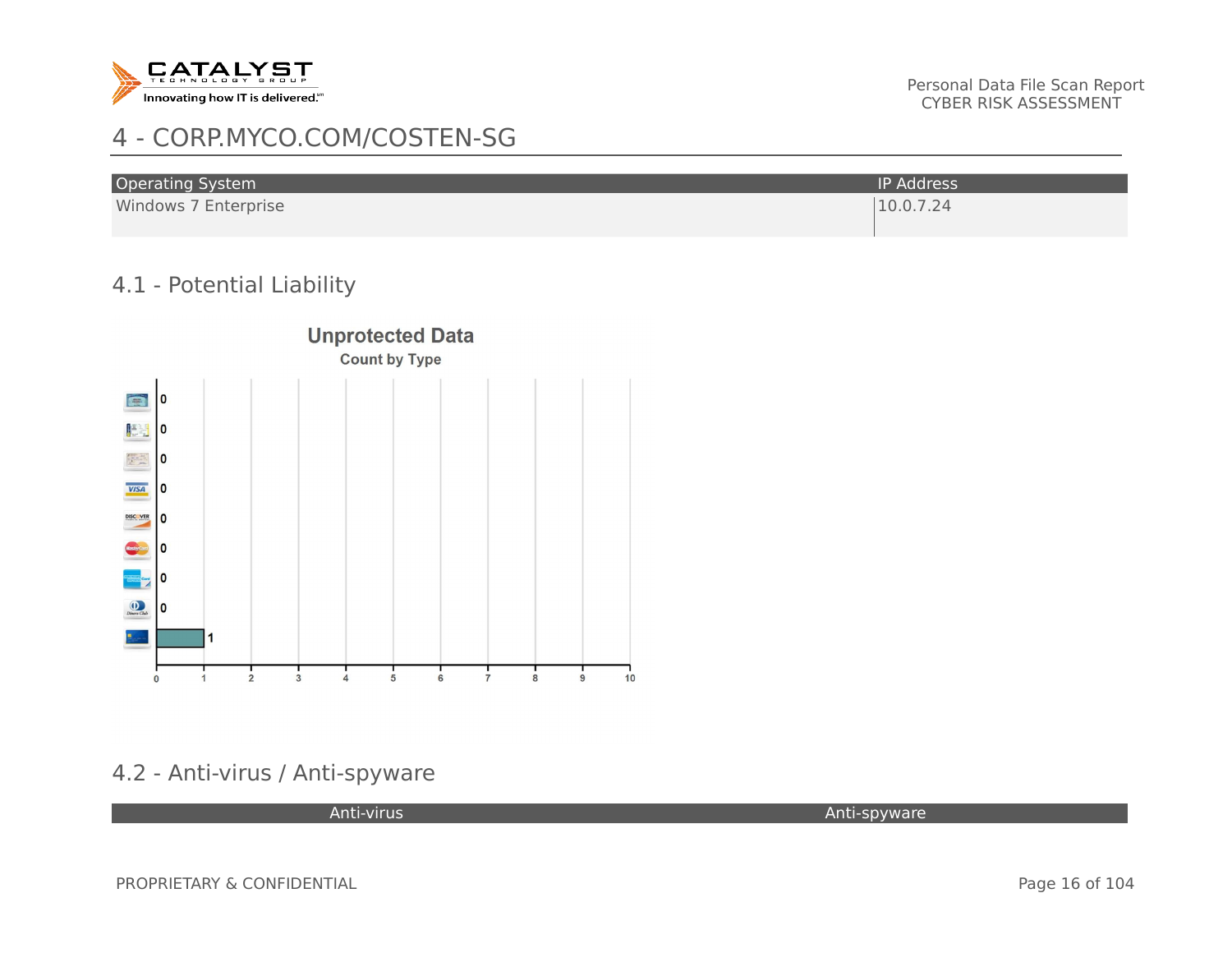

| <br>Name<br>Current<br>nn.<br>Or<br>m<br>'VRL<br>ขา<br>. |
|----------------------------------------------------------|
|----------------------------------------------------------|

## 4.3 - Application Vulnerabilities

None detected.

## 4.4 - Sensitive Data Details

| C:\Users\bkrickey\AppData\Local\Microsoft\Windows\INetCookies\J956I95Z.txt |                     |  |  |  |  |
|----------------------------------------------------------------------------|---------------------|--|--|--|--|
| InterPaymentTM                                                             | 6363***********4163 |  |  |  |  |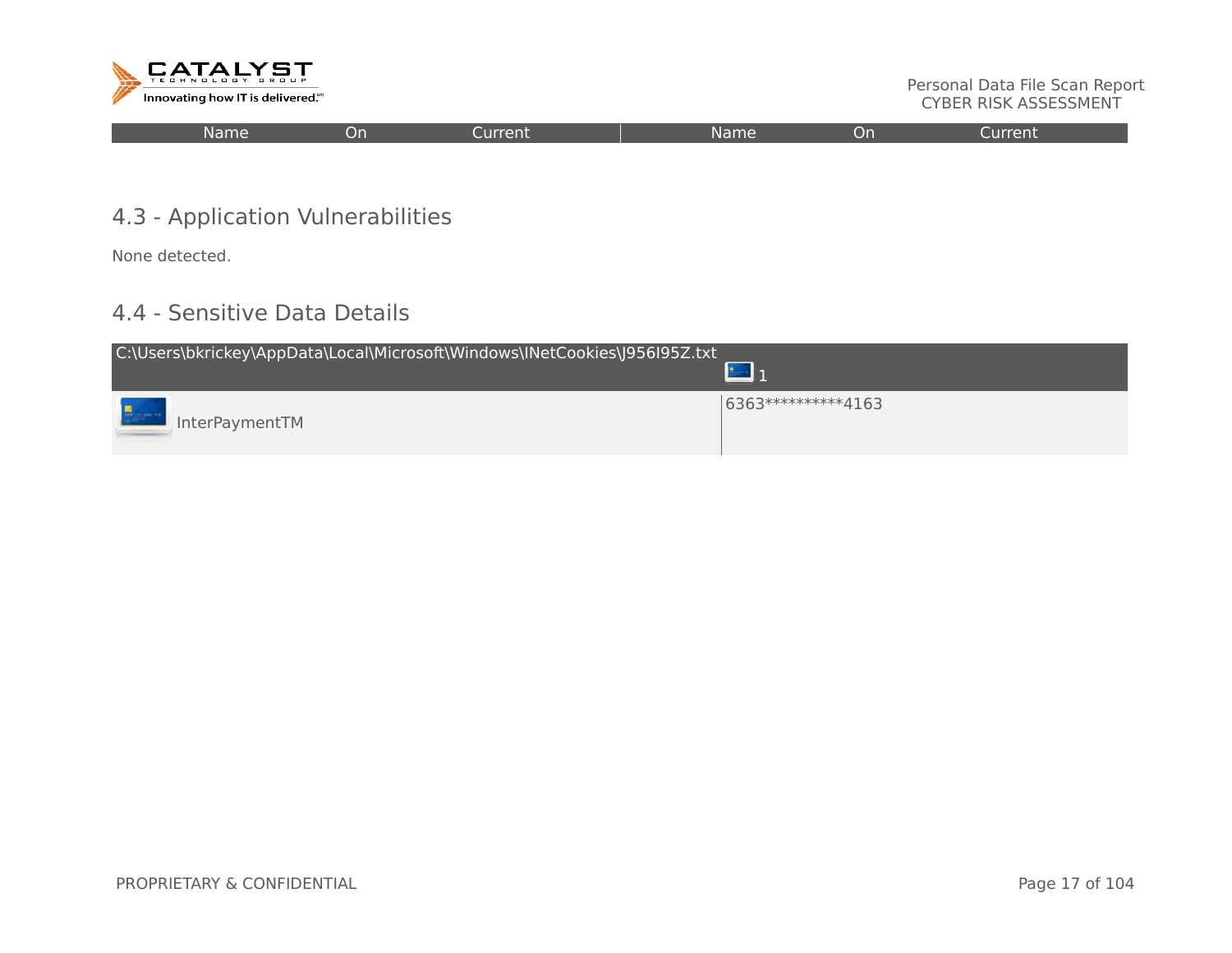

# 5 - CORP.MYCO.COM/DAVIS-XP

| <b>Operating System</b> | <b>IP Address</b> |
|-------------------------|-------------------|
| Windows 8 Enterprise    | 10.0.7.10         |
|                         |                   |

## 5.1 - Potential Liability

No Unprotected Data Found

#### 5.2 - Anti-virus / Anti-spyware

| Anti-virus       |    |              | Anti-spyware       |    |        |
|------------------|----|--------------|--------------------|----|--------|
| <b>Name</b>      | υr | <b>urren</b> | Name               | OF | ırrent |
| Windows Defender |    |              | / Windows Defender |    |        |

## 5.3 - Application Vulnerabilities

None detected.

#### 5.4 - Sensitive Data Details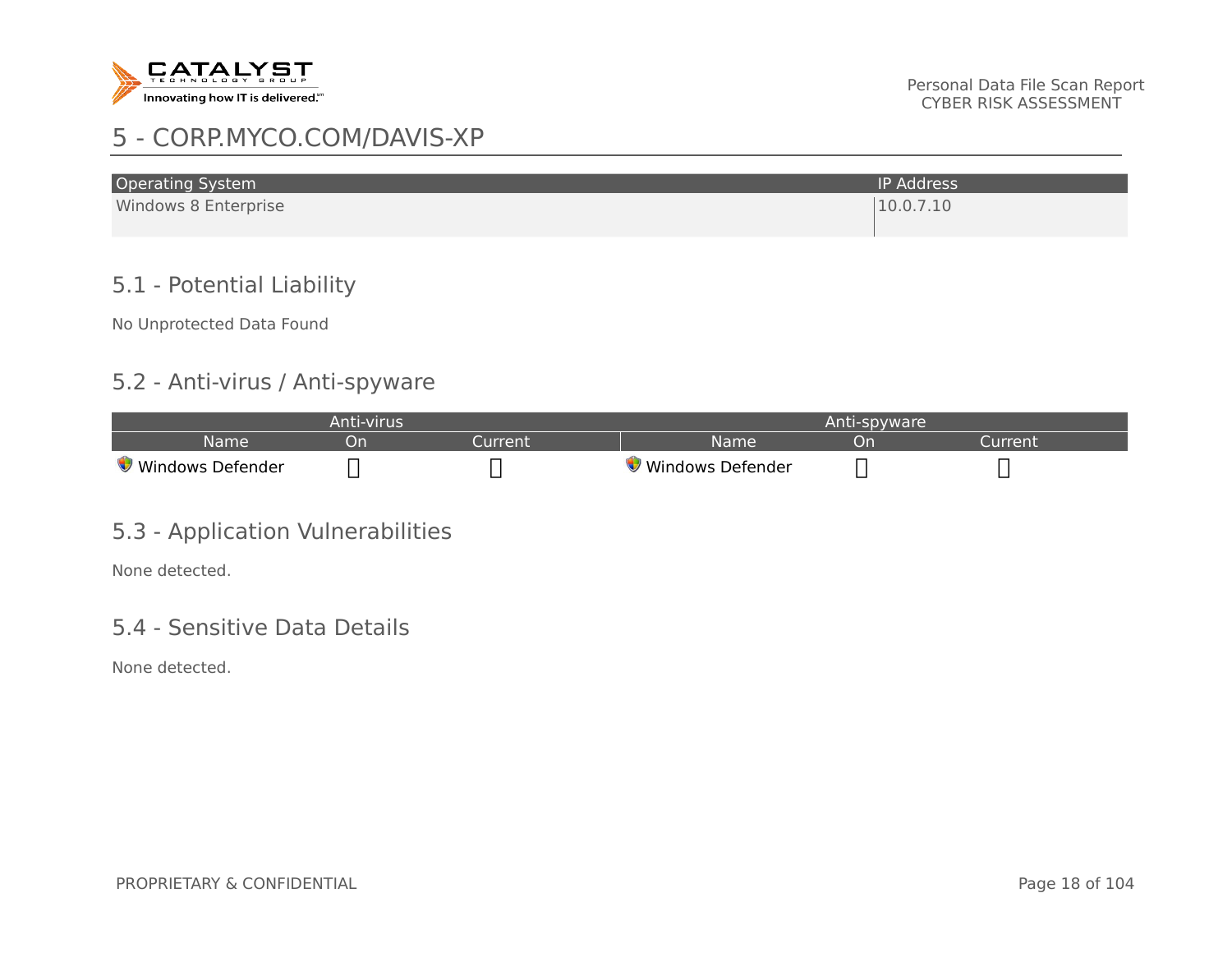

# 6 - CORP.MYCO.COM/DC01

| <b>Operating System</b>      | <b>IP Address</b>      |
|------------------------------|------------------------|
| Windows Server 2012 Standard | 172.20.1.3<br>10.0.1.3 |

#### 6.1 - Potential Liability

No Unprotected Data Found

## 6.2 - Anti-virus / Anti-spyware

| Anti-virus |             |    |         | Anti-spyware |      |    |         |
|------------|-------------|----|---------|--------------|------|----|---------|
|            | <b>Name</b> | On | Current |              | Name | On | Current |
| None       |             |    |         | <b>None</b>  |      |    |         |
|            |             |    |         |              |      |    |         |

## 6.3 - Application Vulnerabilities

None detected.

#### 6.4 - Sensitive Data Details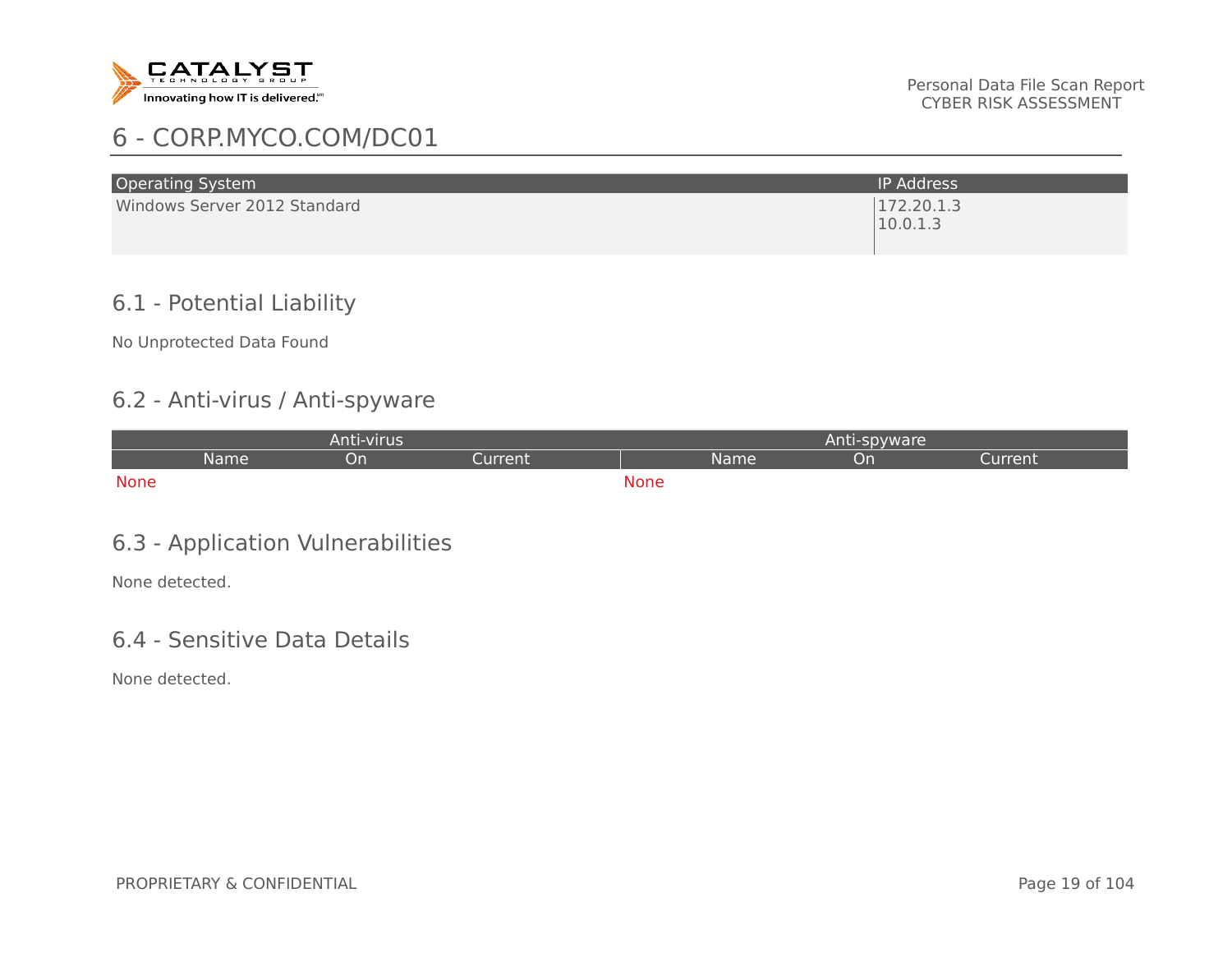

# 7 - CORP.MYCO.COM/DC02

| <b>Operating System</b>           | <b>IP Address</b>      |
|-----------------------------------|------------------------|
| Windows Server 2012 R2 Datacenter | 172.20.0.4<br>10.0.1.4 |

## 7.1 - Potential Liability

No Unprotected Data Found

## 7.2 - Anti-virus / Anti-spyware

| Anti-virus |             |    |         | Anti-spyware |      |    |         |
|------------|-------------|----|---------|--------------|------|----|---------|
|            | <b>Name</b> | On | Current |              | Name | On | Current |
| None       |             |    |         | <b>None</b>  |      |    |         |
|            |             |    |         |              |      |    |         |

## 7.3 - Application Vulnerabilities

None detected.

## 7.4 - Sensitive Data Details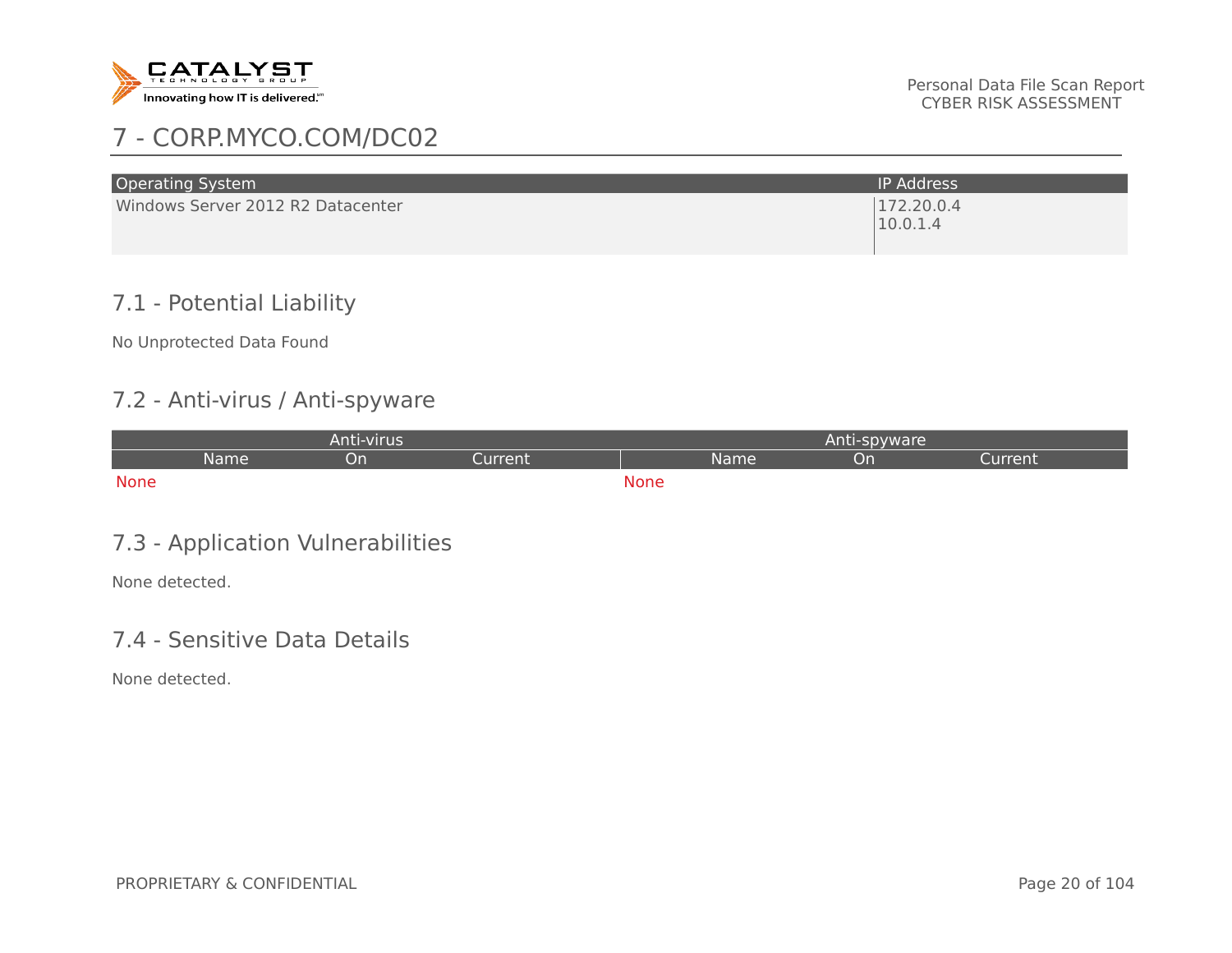

# 12 - CORP.MYCO.COM/DEVWIKI

| <b>Operating System</b> | <b>IP Address</b> |
|-------------------------|-------------------|
| Windows Server 2003     | 10.0.7.62         |

## 12.1 - Potential Liability

No Unprotected Data Found

#### 12.2 - Anti-virus / Anti-spyware

| Anti-virus              |  |  |  | Anti-spyware |    |                              |  |  |
|-------------------------|--|--|--|--------------|----|------------------------------|--|--|
| Current :<br>Name<br>On |  |  |  | Name         | Or | <b><i><u>Furrent</u></i></b> |  |  |
| <b>None</b>             |  |  |  | <b>None</b>  |    |                              |  |  |

## 12.3 - Application Vulnerabilities

| <b>Issue</b>                    | Result            | Assessment                                        |
|---------------------------------|-------------------|---------------------------------------------------|
| <b>Windows Security Updates</b> | Failed (critical) | 130 security updates are missing. 5 service packs |
|                                 |                   | or update rollups are missing.                    |

#### 12.4 - Sensitive Data Details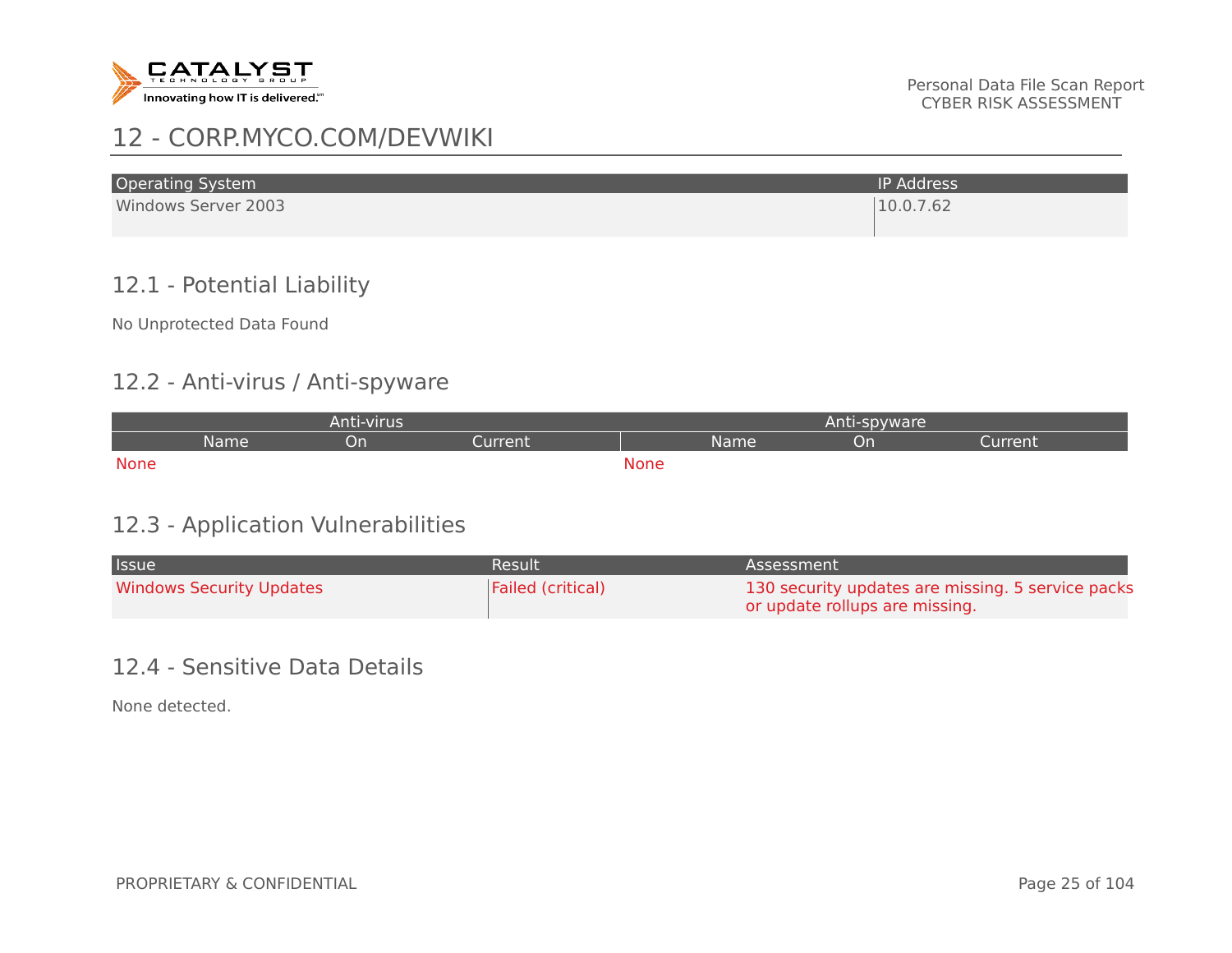

# 13 - CORP.MYCO.COM/DHAROLD-PC

| <b>Operating System</b> | <b>IP Address</b> |
|-------------------------|-------------------|
| Windows 7 Enterprise    | 10.0.7.1          |

## 13.1 - Potential Liability

No Unprotected Data Found

#### 13.2 - Anti-virus / Anti-spyware

| Anti-virus |    |         | Anti-spyware, |     |         |
|------------|----|---------|---------------|-----|---------|
| Name       | on | Current | Name          | ิวท | Current |

## 13.3 - Application Vulnerabilities

None detected.

#### 13.4 - Sensitive Data Details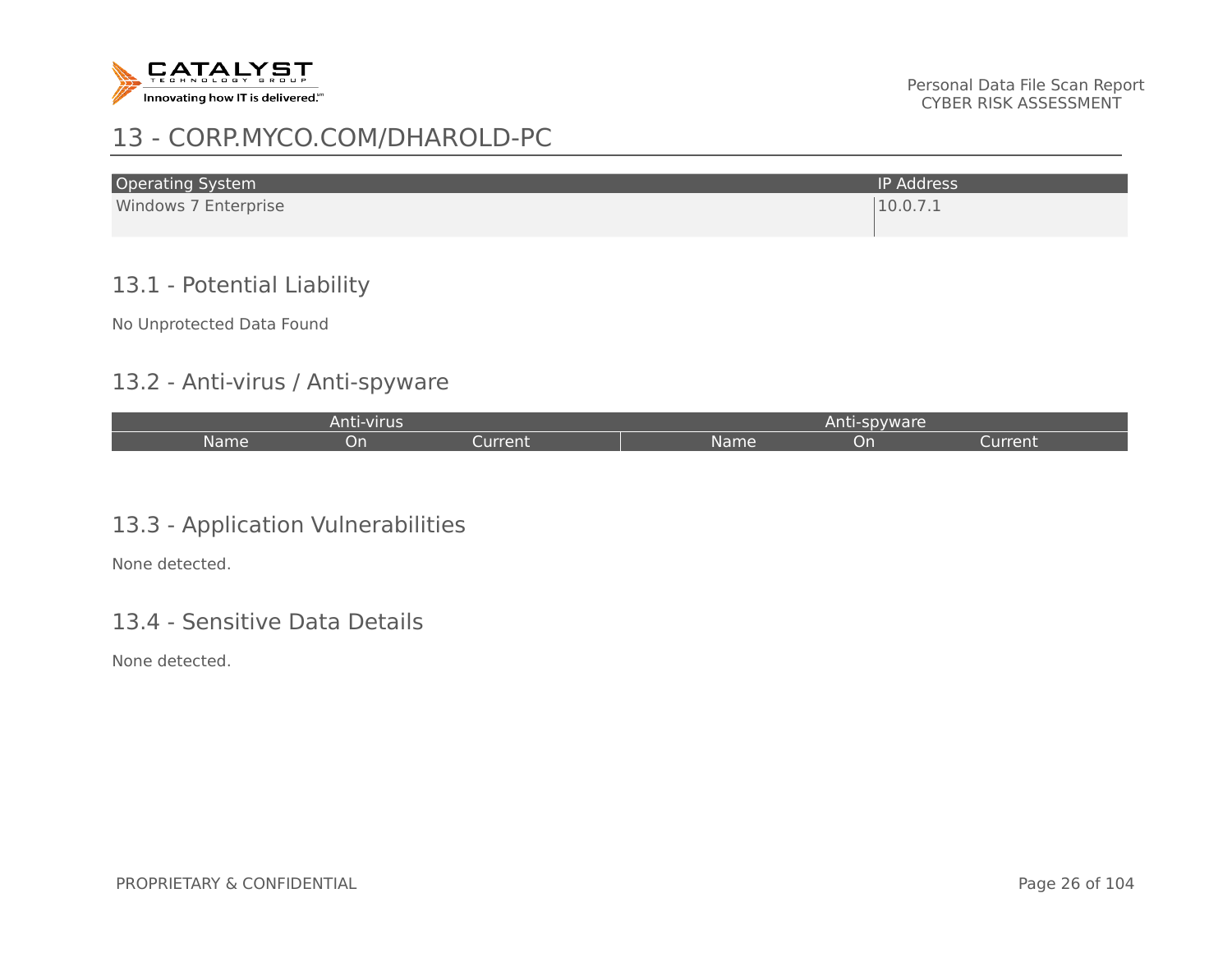

| <b>Operating System</b>         | IP Address' |
|---------------------------------|-------------|
| Windows Server 2012 R2 Standard | 10.0.1.111  |

## 24.1 - Potential Liability

No Unprotected Data Found

#### 24.2 - Anti-virus / Anti-spyware

| Anti-virus |      |    |           | Anti-spyware |      |    |         |
|------------|------|----|-----------|--------------|------|----|---------|
|            | Name | υn | Current : |              | Name | Or | Current |
| None       |      |    |           | <b>None</b>  |      |    |         |

## 24.3 - Application Vulnerabilities

None detected.

#### 24.4 - Sensitive Data Details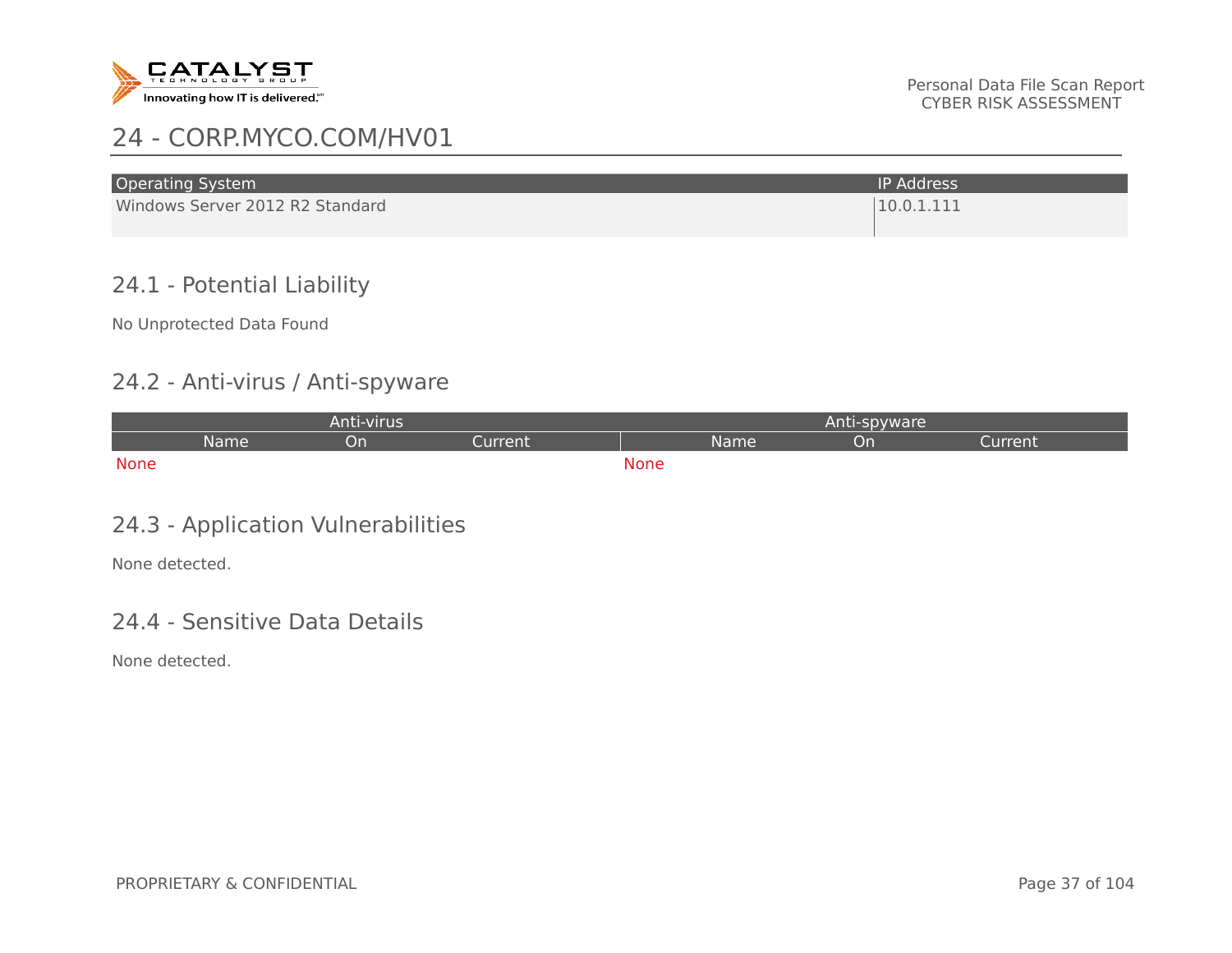

| <b>Operating System</b>         | <b>IP Address</b> |
|---------------------------------|-------------------|
| Windows Server 2012 R2 Standard | 10.0.7.27         |

## 25.1 - Potential Liability

No Unprotected Data Found

#### 25.2 - Anti-virus / Anti-spyware

| Anti-virus |      |    |           | Anti-spyware |      |    |         |
|------------|------|----|-----------|--------------|------|----|---------|
|            | Name | υn | Current : |              | Name | Or | Current |
| None       |      |    |           | <b>None</b>  |      |    |         |

## 25.3 - Application Vulnerabilities

| <b>Issue</b>                    | Result            | Assessment                                         |
|---------------------------------|-------------------|----------------------------------------------------|
| <b>Windows Security Updates</b> | Failed (critical) | 9 security updates are missing. 2 service packs or |
|                                 |                   | update rollups are missing.                        |

#### 25.4 - Sensitive Data Details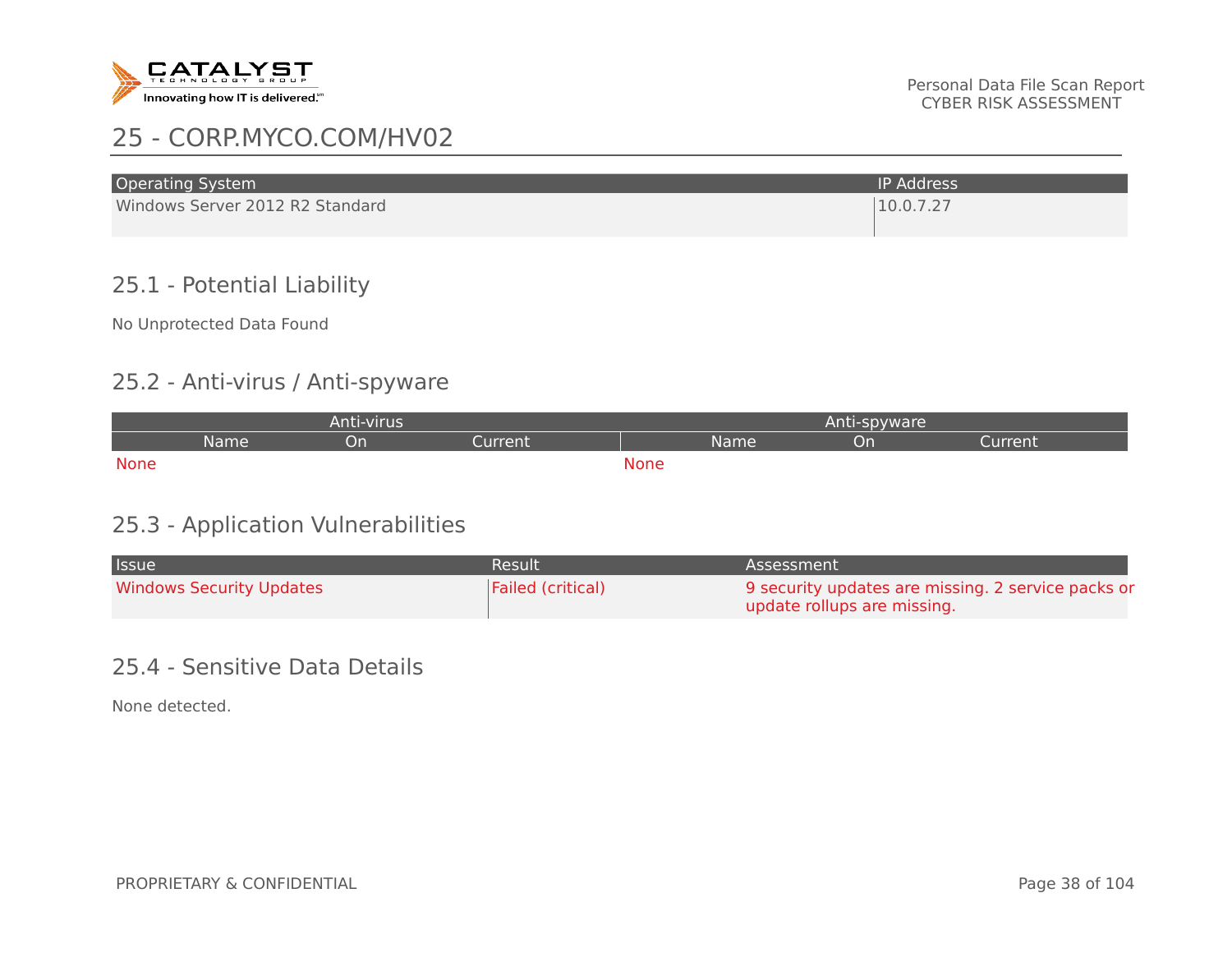

| <b>Operating System</b>      | <b>IP Address</b>                                    |
|------------------------------|------------------------------------------------------|
| Windows Server 2012 Standard | 10.0.1.139<br>10.0.1.131<br>10.0.1.135<br>10.0.1.132 |

## 26.1 - Potential Liability

No Unprotected Data Found

## 26.2 - Anti-virus / Anti-spyware

| Anti-virus  |      |    |         | Anti-spyware |      |    |         |
|-------------|------|----|---------|--------------|------|----|---------|
|             | Name | υn | Current |              | Name | Jn | Current |
| <b>None</b> |      |    |         | <b>None</b>  |      |    |         |

## 26.3 - Application Vulnerabilities

None detected.

#### 26.4 - Sensitive Data Details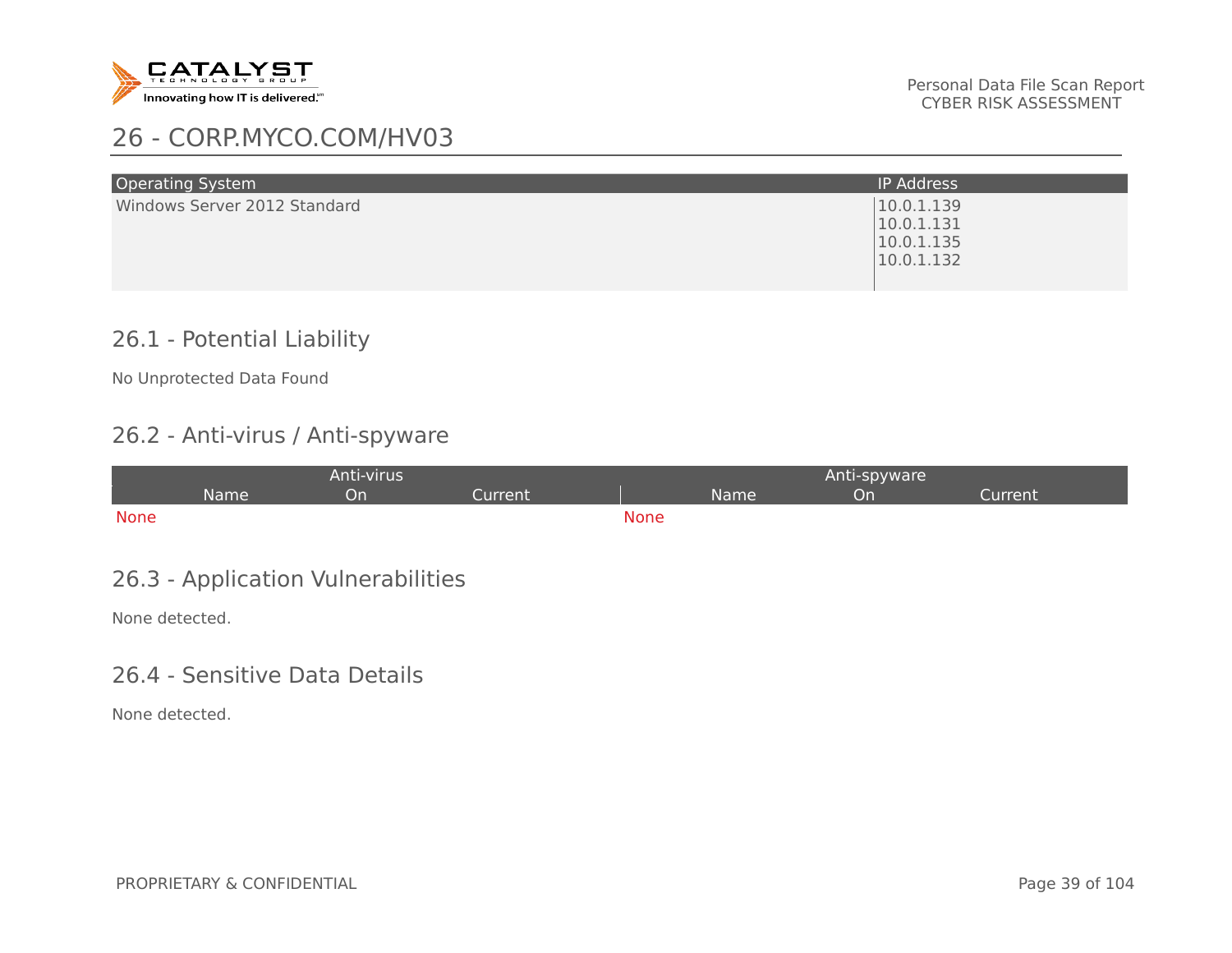

| <b>Operating System</b>      | <b>IP Address</b>                                    |
|------------------------------|------------------------------------------------------|
| Windows Server 2012 Standard | 10.0.1.141<br>10.0.1.149<br>10.0.1.142<br>10.0.1.145 |

## 27.1 - Potential Liability

No Unprotected Data Found

## 27.2 - Anti-virus / Anti-spyware

| Anti-virus  |      |    |         | Anti-spyware |      |    |         |
|-------------|------|----|---------|--------------|------|----|---------|
|             | Name | υn | Current |              | Name | Jn | Current |
| <b>None</b> |      |    |         | <b>None</b>  |      |    |         |

## 27.3 - Application Vulnerabilities

None detected.

#### 27.4 - Sensitive Data Details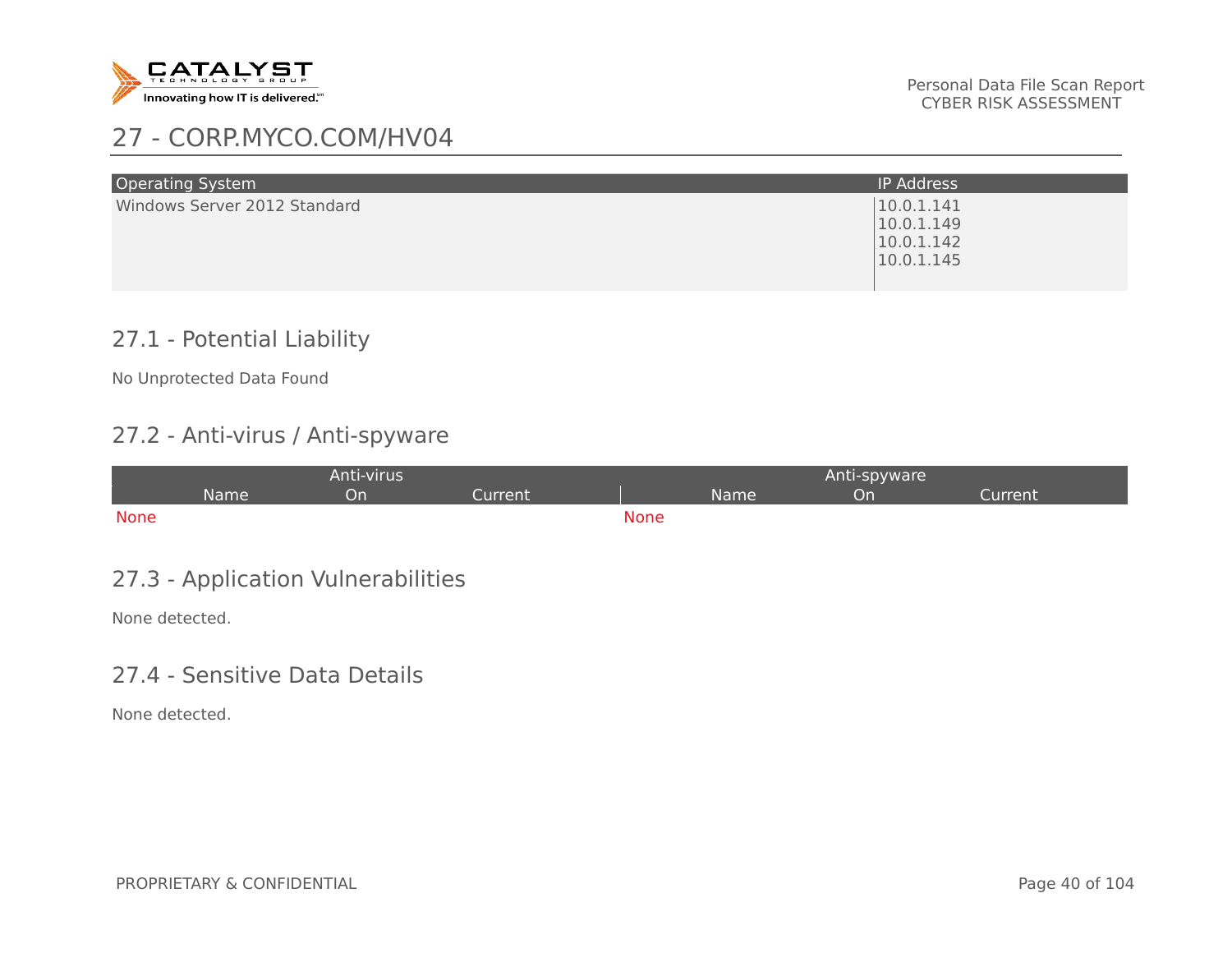

## 40 - CORP.MYCO.COM/MIGTEST

| <b>Operating System</b> | <b>IP Address</b> |
|-------------------------|-------------------|
| Windows 7 Enterprise    | 10.0.1.90         |

## 40.1 - Potential Liability

No Unprotected Data Found

#### 40.2 - Anti-virus / Anti-spyware

| Anti-virus |           |         | l-spvware'<br>Anti |    |         |
|------------|-----------|---------|--------------------|----|---------|
| Name       | <u>Un</u> | Current | Name               | υn | Current |

## 40.3 - Application Vulnerabilities

None detected.

#### 40.4 - Sensitive Data Details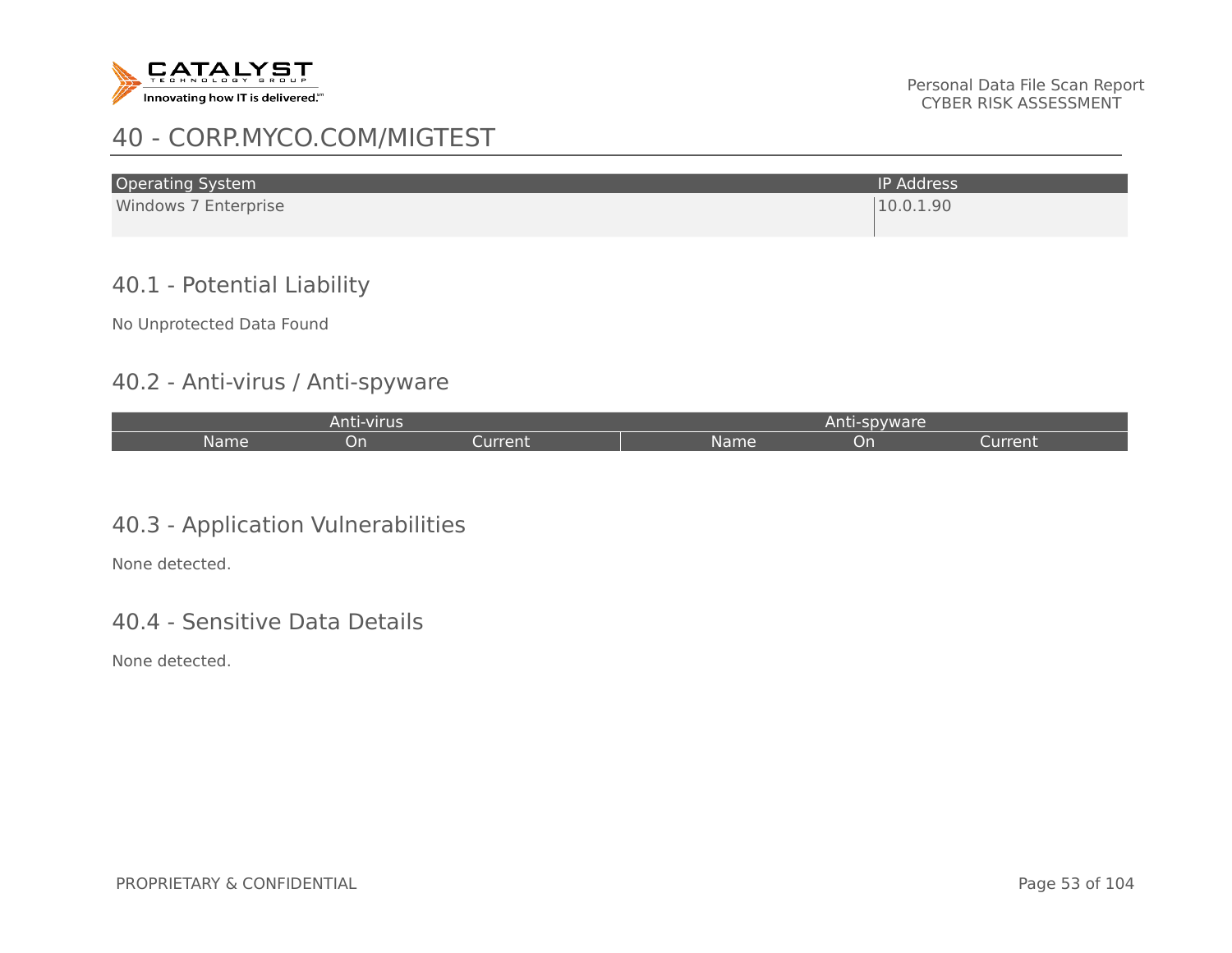

# 41 - CORP.MYCO.COM/MmayhemON1

| <b>Operating System</b>     | <b>IP Address</b> |
|-----------------------------|-------------------|
| Windows Vista (TM) Business | 10.0.7.31         |

## 41.1 - Potential Liability

No Unprotected Data Found

#### 41.2 - Anti-virus / Anti-spyware

| Anti-virus  |      |    |         |                  | Anti-spyware |         |  |
|-------------|------|----|---------|------------------|--------------|---------|--|
|             | Name | υn | Current | Name             | Dn           | Current |  |
| <b>None</b> |      |    |         | Windows Defender |              |         |  |

#### 41.3 - Application Vulnerabilities

| <b>Issue</b>                                                                                 | <b>Result</b>     | Assessment                                                                         |
|----------------------------------------------------------------------------------------------|-------------------|------------------------------------------------------------------------------------|
| Developer Tools, Runtimes, and Redistributables Failed (critical)<br><b>Security Updates</b> |                   | 1 security updates are missing.                                                    |
| Microsoft Lync Server and Microsoft Lync<br><b>Security Updates</b>                          | Failed (critical) | 1 security updates are missing. 1 service packs or<br>update rollups are missing.  |
| <b>Office Security Updates</b>                                                               | Failed (critical) | 15 security updates are missing.                                                   |
| <b>Silverlight Security Updates</b>                                                          | Failed (critical) | 1 security updates are missing.                                                    |
| <b>Windows Security Updates</b>                                                              | Failed (critical) | 67 security updates are missing. 2 service packs<br>or update rollups are missing. |

#### 41.4 - Sensitive Data Details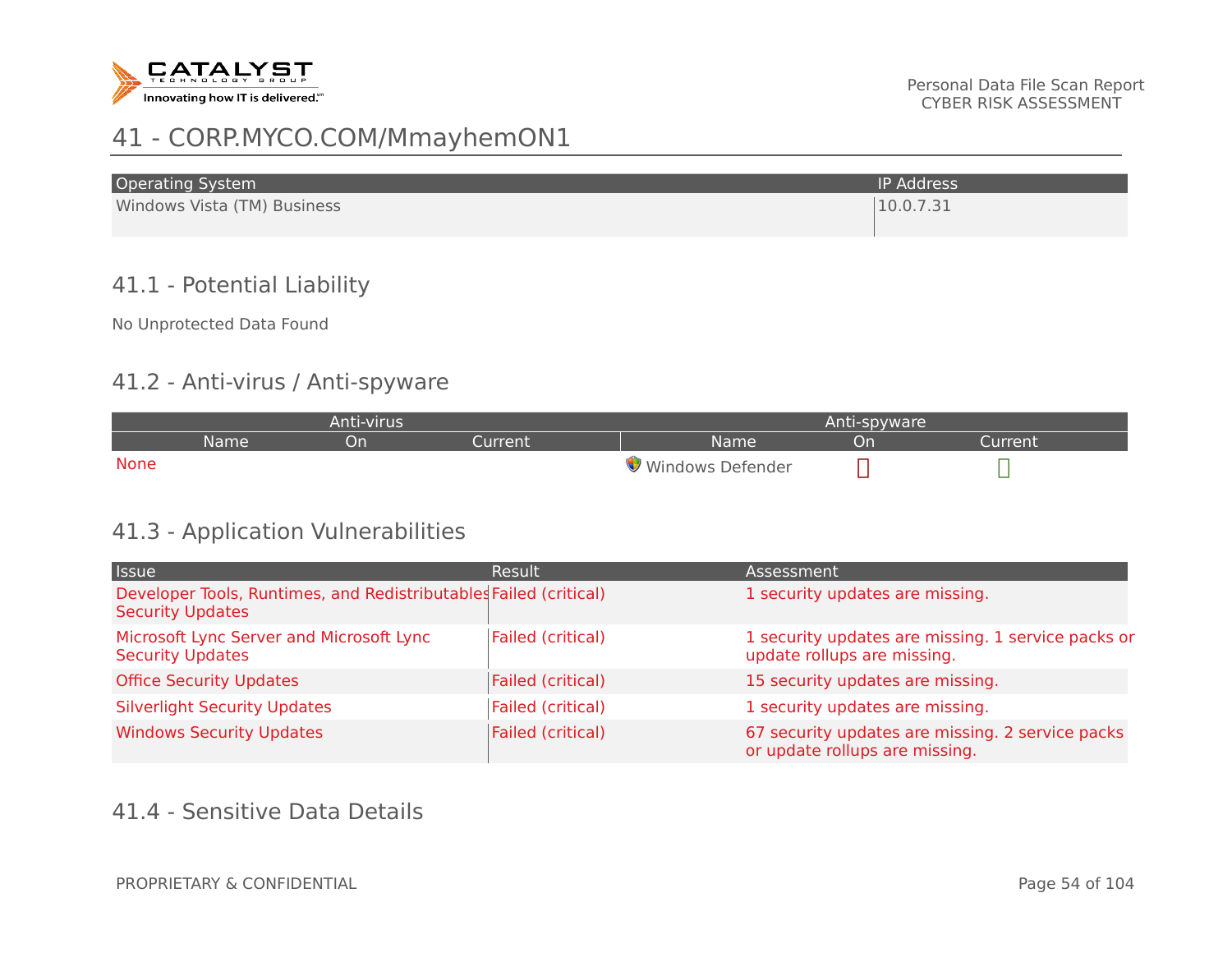

# 63 - CORP.MYCO.COM/REMOTE

| <b>Operating System</b> | <b>IP Address</b> |
|-------------------------|-------------------|
| Windows 2000 Server     | 10.0.7.68         |

## 63.1 - Potential Liability

No Unprotected Data Found

#### 63.2 - Anti-virus / Anti-spyware

| Anti-virus |    |         | Anti-spyware |    |         |
|------------|----|---------|--------------|----|---------|
| Name       | υn | Current | Name         | On | Current |

#### 63.3 - Application Vulnerabilities

None detected.

#### 63.4 - Sensitive Data Details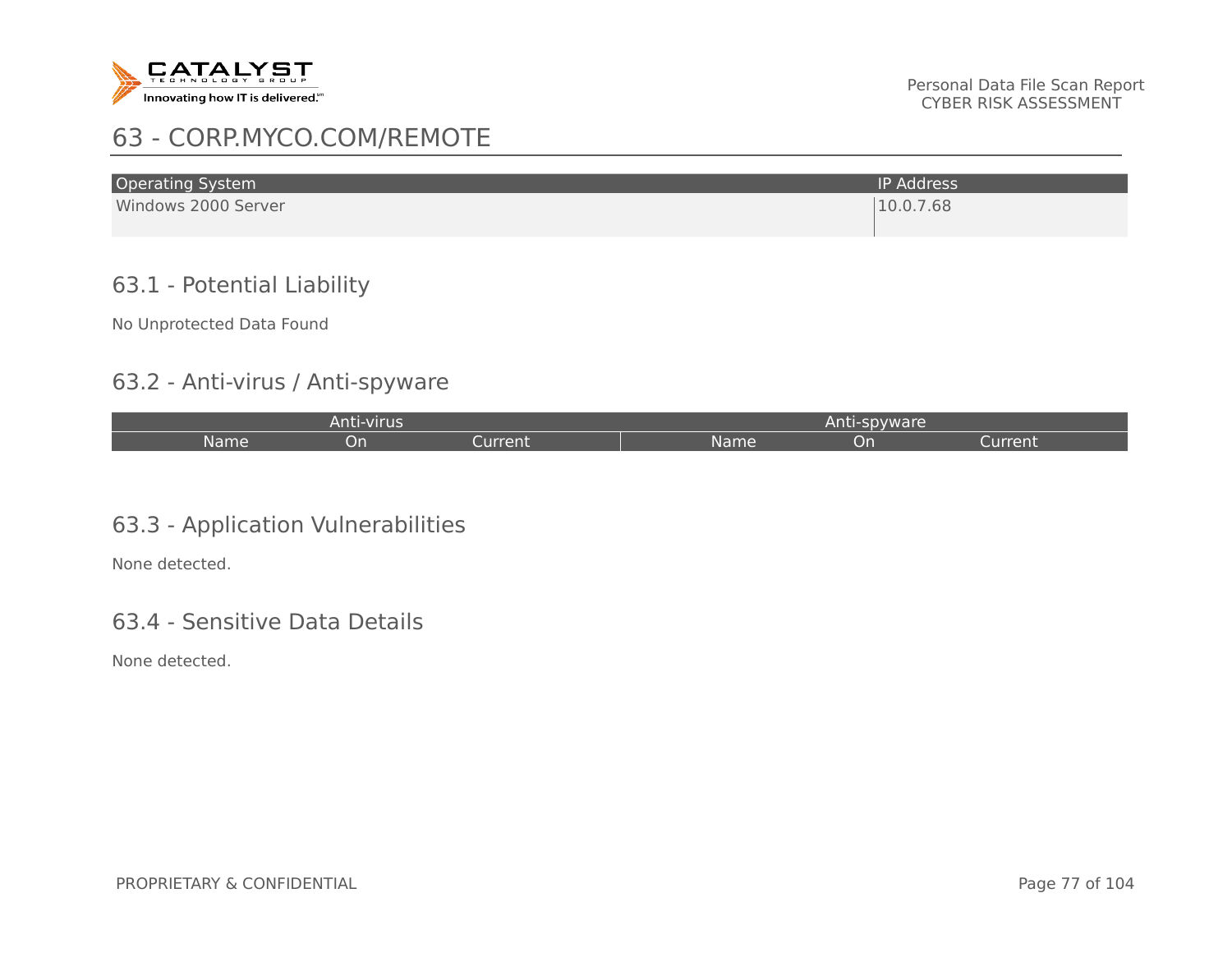

# 64 - CORP.MYCO.COM/REX

| <b>Operating System</b> | <b>IP Address</b> |
|-------------------------|-------------------|
| Windows 7 Enterprise    | 10.0.7.47         |

## 64.1 - Potential Liability

No Unprotected Data Found

#### 64.2 - Anti-virus / Anti-spyware

| Anti-virus                       |    |         |                                  | Anti-spyware |         |  |
|----------------------------------|----|---------|----------------------------------|--------------|---------|--|
| <b>Name</b>                      | On | Current | <b>Name</b>                      | On           | Current |  |
| Microsoft Security<br>Essentials |    |         | Microsoft Security<br>Essentials |              |         |  |
|                                  |    |         | Windows Defender                 |              |         |  |

## 64.3 - Application Vulnerabilities

| <b>Issue</b>                                                                                 | Result            | Assessment                                                                         |
|----------------------------------------------------------------------------------------------|-------------------|------------------------------------------------------------------------------------|
| Developer Tools, Runtimes, and Redistributables Failed (critical)<br><b>Security Updates</b> |                   | 3 security updates are missing.                                                    |
| Microsoft Lync Server and Microsoft Lync<br><b>Security Updates</b>                          | Failed (critical) | 1 security updates are missing. 1 service packs or<br>update rollups are missing.  |
| <b>Office Security Updates</b>                                                               | Failed (critical) | 32 security updates are missing. 2 service packs<br>or update rollups are missing. |
| <b>Silverlight Security Updates</b>                                                          | Failed (critical) | 1 security updates are missing.                                                    |
| <b>Windows Security Updates</b>                                                              | Failed (critical) | 69 security updates are missing. 4 service packs<br>or update rollups are missing. |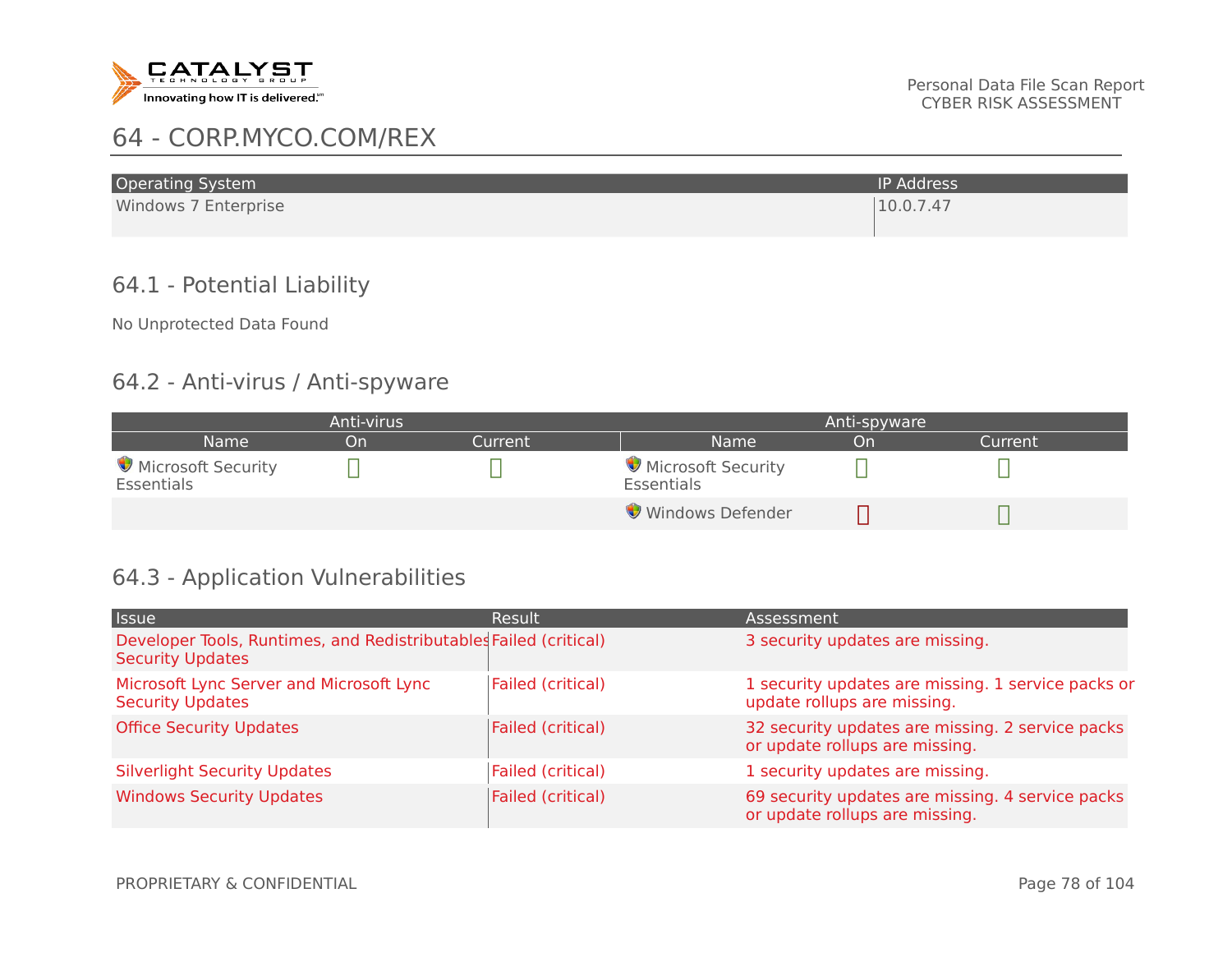

## 64.4 - Sensitive Data Details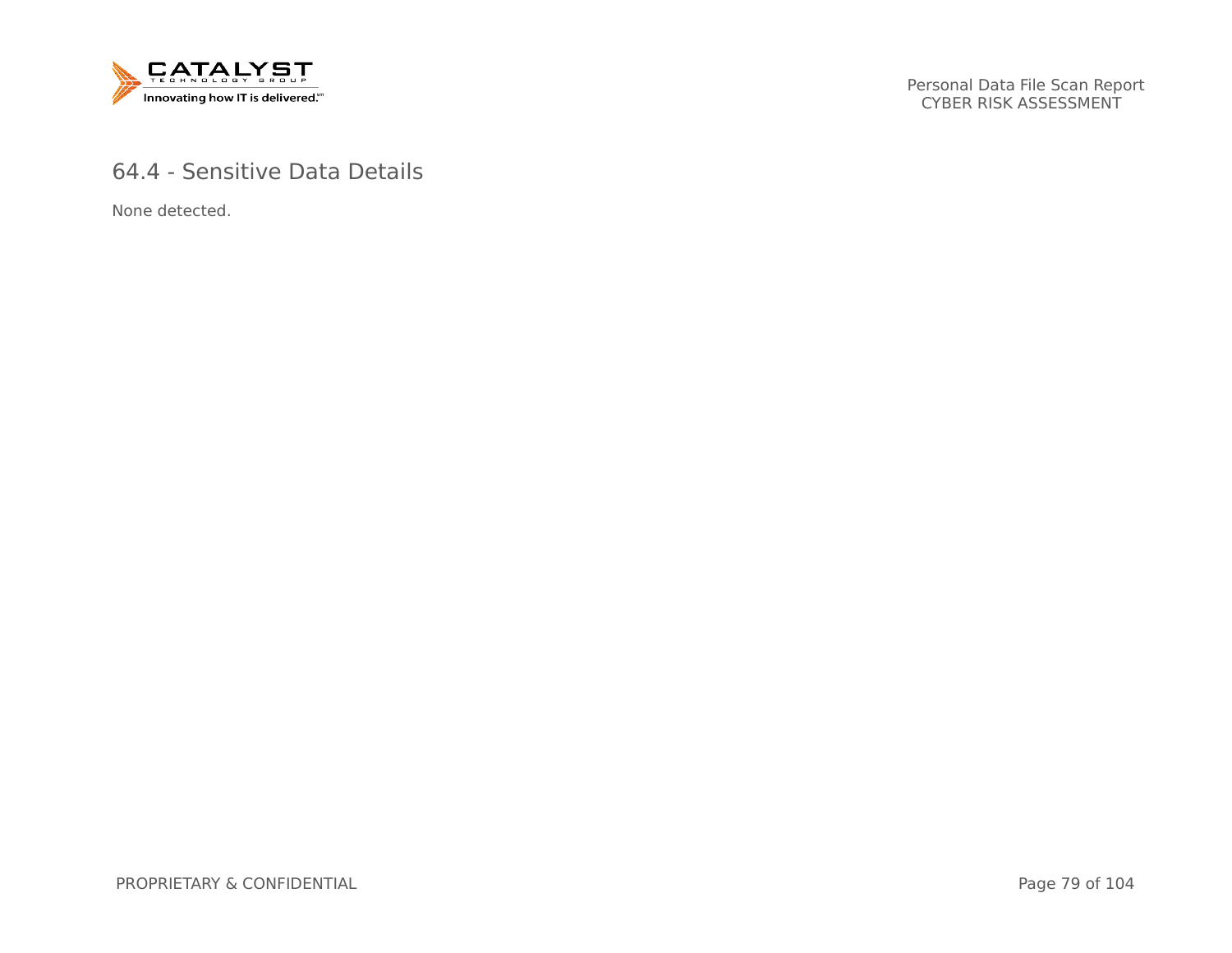

# 65 - CORP.MYCO.COM/RS01

| <b>Operating System</b>           | <b>IP Address</b> |
|-----------------------------------|-------------------|
| Windows Server 2008 R2 Enterprise | 54.208.211.135    |

## 65.1 - Potential Liability

No Unprotected Data Found

#### 65.2 - Anti-virus / Anti-spyware

| Anti-virus |           |         |      | Anti-spyware |         |  |
|------------|-----------|---------|------|--------------|---------|--|
| Name       | <u>on</u> | Current | Name | ิวท          | Current |  |

#### 65.3 - Application Vulnerabilities

None detected.

#### 65.4 - Sensitive Data Details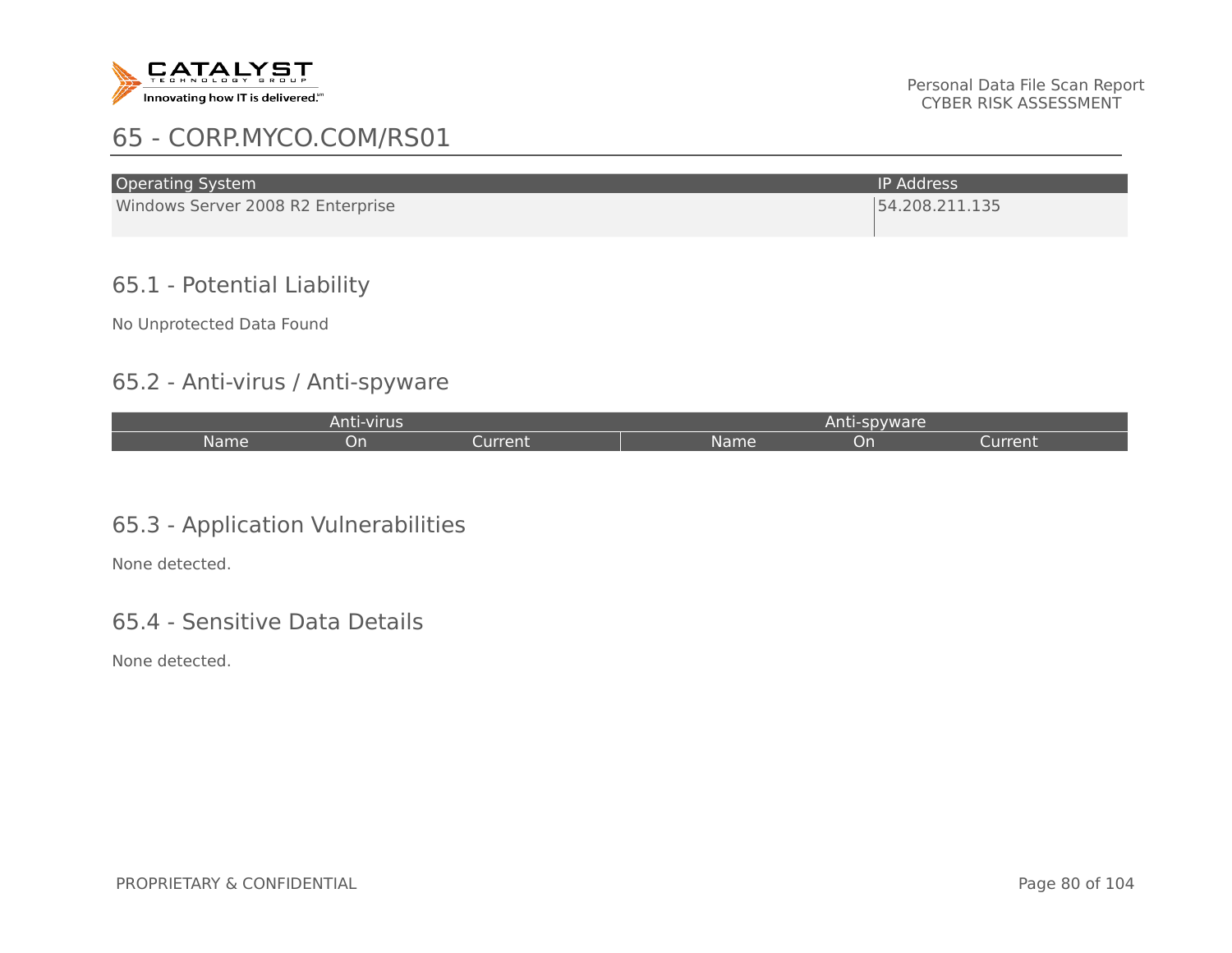

# 86 - slowe-win7.corp.MyCo.com

| <b>Operating System</b> | <b>IP Address</b> |
|-------------------------|-------------------|
| Windows 7 Enterprise    | 10.0.7.19         |

## 86.1 - Potential Liability

No Unprotected Data Found

#### 86.2 - Anti-virus / Anti-spyware

| Anti-virus |      |    |        |                  | Anti-spyware |          |  |
|------------|------|----|--------|------------------|--------------|----------|--|
|            | Name | Ur | urrent | Name             | חט           | turrent. |  |
| None       |      |    |        | Windows Defender |              |          |  |

## 86.3 - Application Vulnerabilities

None detected.

#### 86.4 - Sensitive Data Details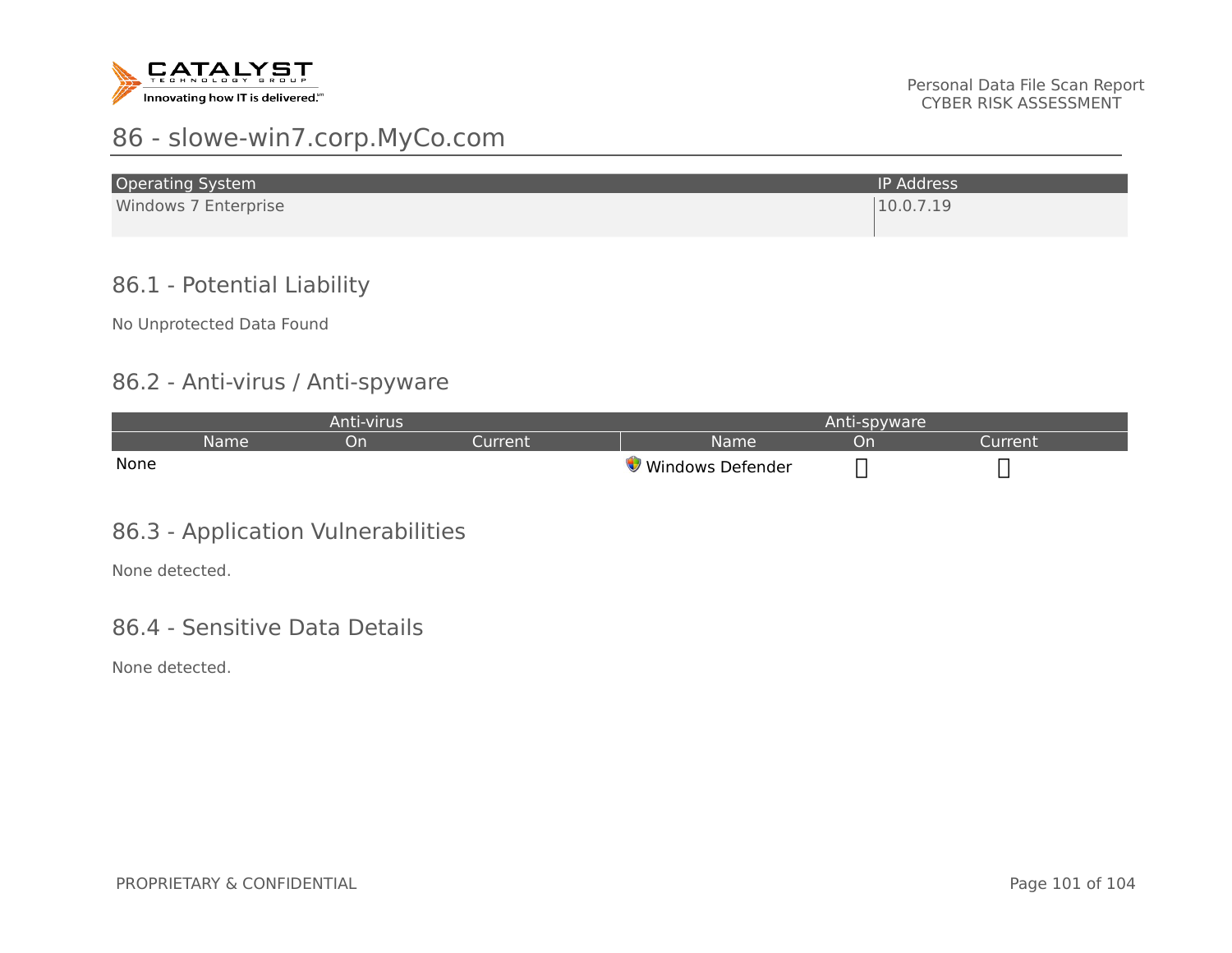

# 87 - WORKGROUP/GENAVE-PC

| <b>Operating System</b> | <b>IP Address</b> |
|-------------------------|-------------------|
| Windows 8.1 Pro         | 10.0.6.114        |

## 87.1 - Potential Liability

No Unprotected Data Found

#### 87.2 - Anti-virus / Anti-spyware

| Anti-virus       |    |        |                  | Anti-spyware |         |  |  |
|------------------|----|--------|------------------|--------------|---------|--|--|
| Name             | On | urrent | Name             | <b>Or</b>    | Current |  |  |
| Windows Defender |    |        | Windows Defender |              |         |  |  |

## 87.3 - Application Vulnerabilities

None detected.

#### 87.4 - Sensitive Data Details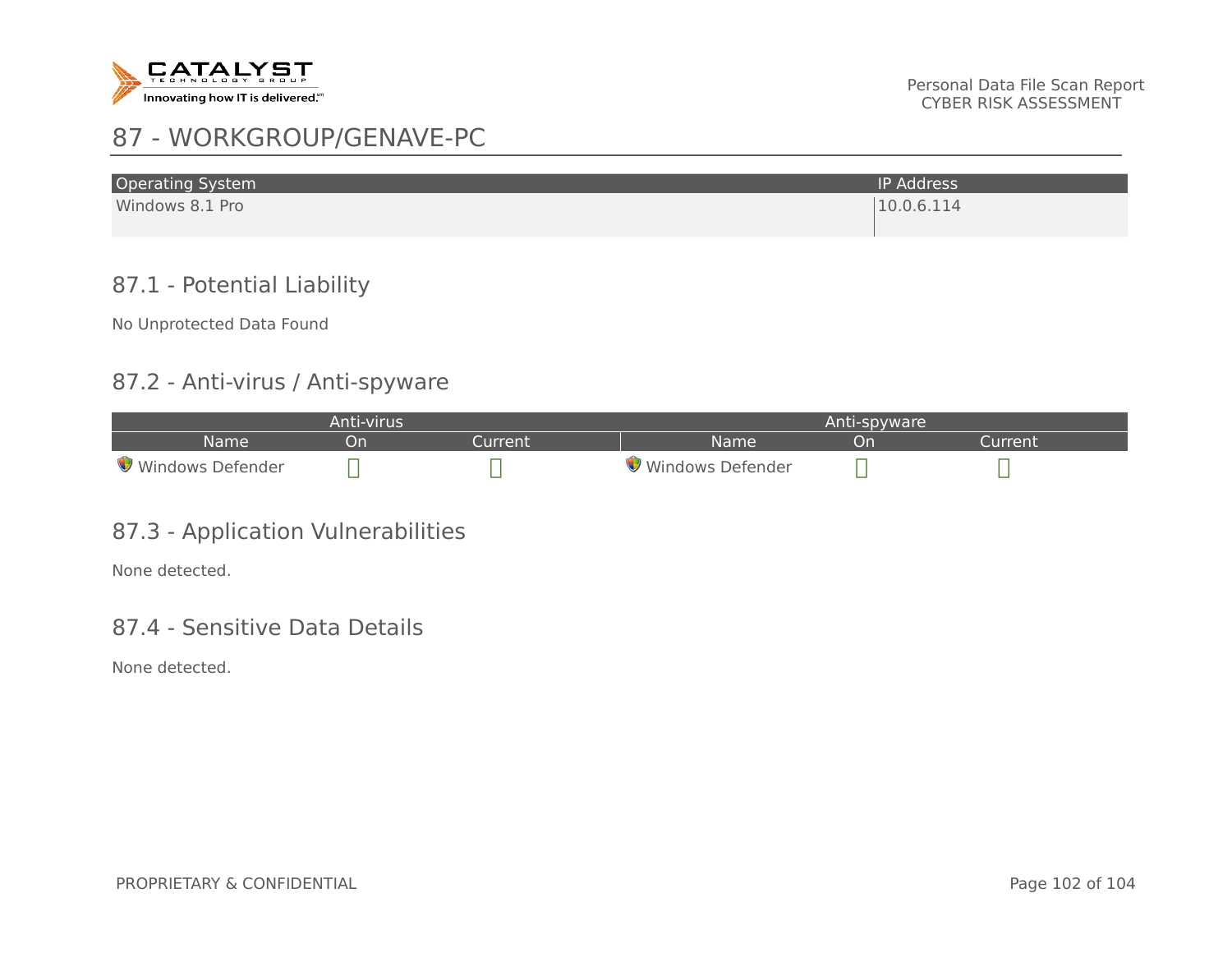

# 88 - WORKGROUP/INSP-TEST2

| <b>Operating System</b> | <b>IP Address</b>          |
|-------------------------|----------------------------|
| Windows 8 Pro           | 169.254.56.1<br>10.0.6.109 |

#### 88.1 - Potential Liability

No Unprotected Data Found

#### 88.2 - Anti-virus / Anti-spyware

| Anti-virus       |           |         |                  | Anti-spyware |         |  |  |
|------------------|-----------|---------|------------------|--------------|---------|--|--|
| <b>Name</b>      | <b>On</b> | Current | <b>Name</b>      | .)n          | Current |  |  |
| Windows Defender |           |         | Windows Defender |              |         |  |  |

#### 88.3 - Application Vulnerabilities

None detected.

#### 88.4 - Sensitive Data Details